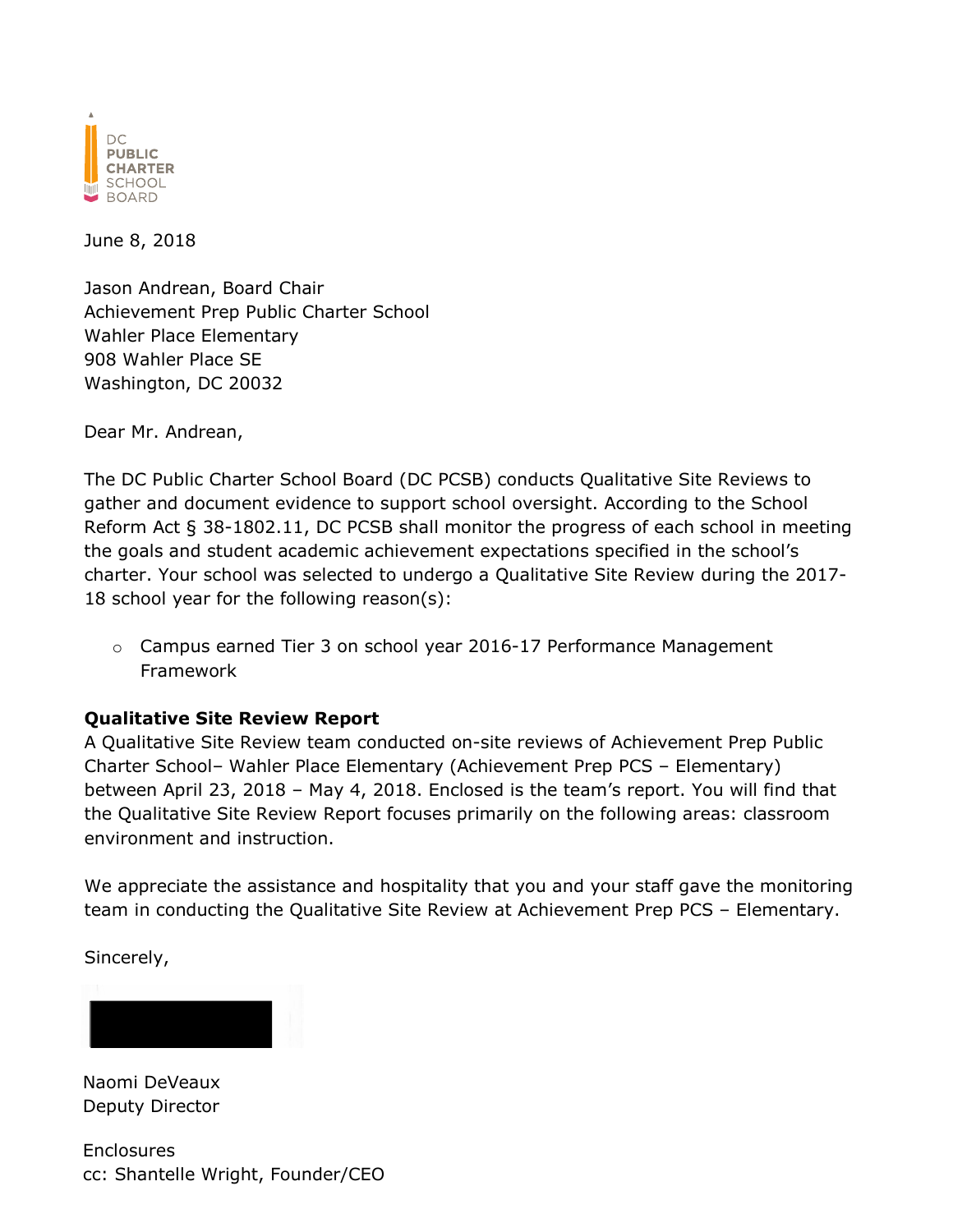## **Qualitative Site Review Report**

**Date:** June 8, 2018

## **Campus Information**

**Campus Name:** Achievement Prep Public Charter School – Wahler Place Elementary (Achievement Prep PCS – Elementary) **Ward:** 8 **Grade levels:** Prekindergarten-3 (PK3) – 3

## **Qualitative Site Review Information**

**Reason for visit:** Campus earned Tier 3 on school year 2016-17 Performance Management Framework (PMF) **Two-week window:** April 23, 2018 – May 4, 2018 **QSR team members:** One DC PCSB staff member and two consultants including a special education specialist **Number of observations:** 17 (including two special education pull-outs not included in overall scoring) **Total enrollment:** 486 **Students with Disabilities enrollment:** 51 **English Language Learners enrollment:** n<10 **In-seat attendance on observation days<sup>1</sup>: Visit 1: April 23, 2018** – 81.5% **Visit 2: April 26, 2018** – 88.2% **Visit 3: May 2, 2018** – 82.0% **Visit 4: May 3, 2018** – 86.9%

## **Summary**

Achievement Prep PCS' mission is "to prepare students to excel as high-achieving scholars and leaders in high school, college, and beyond."

Observers saw little evidence that Achievement Prep PCS – Elementary is meeting its mission. Academic expectations and rigor were low across the campus. Class time was mostly devoted to managing behavior to keep students safe and compliant. As a result, teachers praised students merely for complying with directions, but opportunities for genuine academic thinking and discussion were rare.

Despite evidence of common behavioral management systems across classrooms, in roughly half of the classrooms, teachers worked to keep lessons structured with

 $\overline{a}$ <sup>1</sup> The floor for the attendance metric on the PMF for K-8 is 85% and the target is 95%.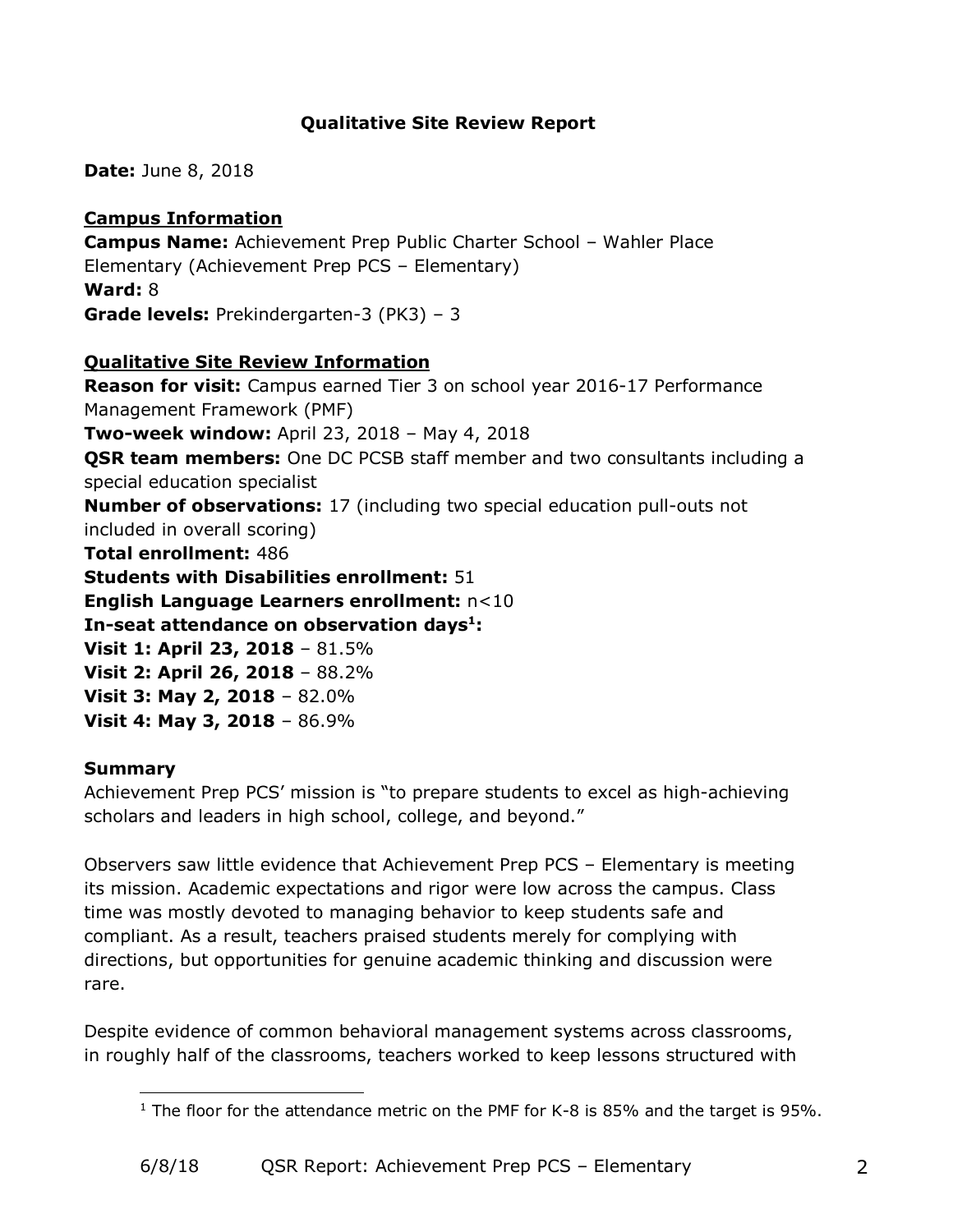mixed results. In these classrooms students exhibited severely disruptive and at times unsafe behavior, which directly impacted the teacher's ability to instruct and students to learn. The school's classroom procedures and student behavioral expectations were strict and highly structured. Teachers used common behavior management systems and de-escalating language, indicating the school is working systemically to improve school culture. Teachers summoned administrators often to actively resolve student conflicts. However, due to the severity and frequency of students' misbehavior in most observations, much instructional time was lost while teachers and administrators worked to address the behavioral issues.

During the QSR two-week window, the team used the Charlotte Danielson *Framework for Teachin*g to examine classroom environment and instruction (see Appendix I and II). The QSR team scored 53% of observations as proficient in the Classroom Environment domain, a nine-percentage point drop from the campus' last QSR in 2016 in which 62% of observations were scored as distinguished or proficient in this domain. The highest rated component was *Managing Classroom Procedures*. In the majority of observations (60%) the teacher's management of materials and supplies was well planned and successfully executed. The lowest rated components were *Creating an Environment of Respect and Rapport* and *Managing Student Behavior*. Despite clear routines and common language, slightly less than half of observations (47%) were rated as proficient in these components. While teachers genuinely attempted to respond to disrespectful behavior among students, the results of their efforts were uneven with limited success. Rarely did a teacher use disrespectful language towards students. However, interactions among students were harsh; name-calling and put-downs were prevalent in nearly every observation.

The QSR team scored just 37% of observations as proficient in the Instruction domain, a six-percentage point drop from the 43% the campus earned in the Instruction domain in 2016. The behavior challenges represented in the Classroom Environment domain directly impacted the quality of instruction. Most teachers spent a disproportionate amount of time responding to student behavior, reducing the amount of time for academic instruction. Generally, the well-managed classrooms with more than one adult in the room scored higher in the Instruction domain because students had more opportunities to engage with content, ask and answer questions, and receive feedback on their progress with one teacher while the other maintained order in the classroom. The highest rated component was *Communicating with Students.* In all but one observation teachers scored either proficient or basic for at least attempting to explain the instructional purpose of the lesson and the directions to complete an assigned activity. The lowest rated component was *Using Questioning/Prompts and* Discussion *Techniques*. Only 20% of observations were rated as proficient. Teachers in these three observations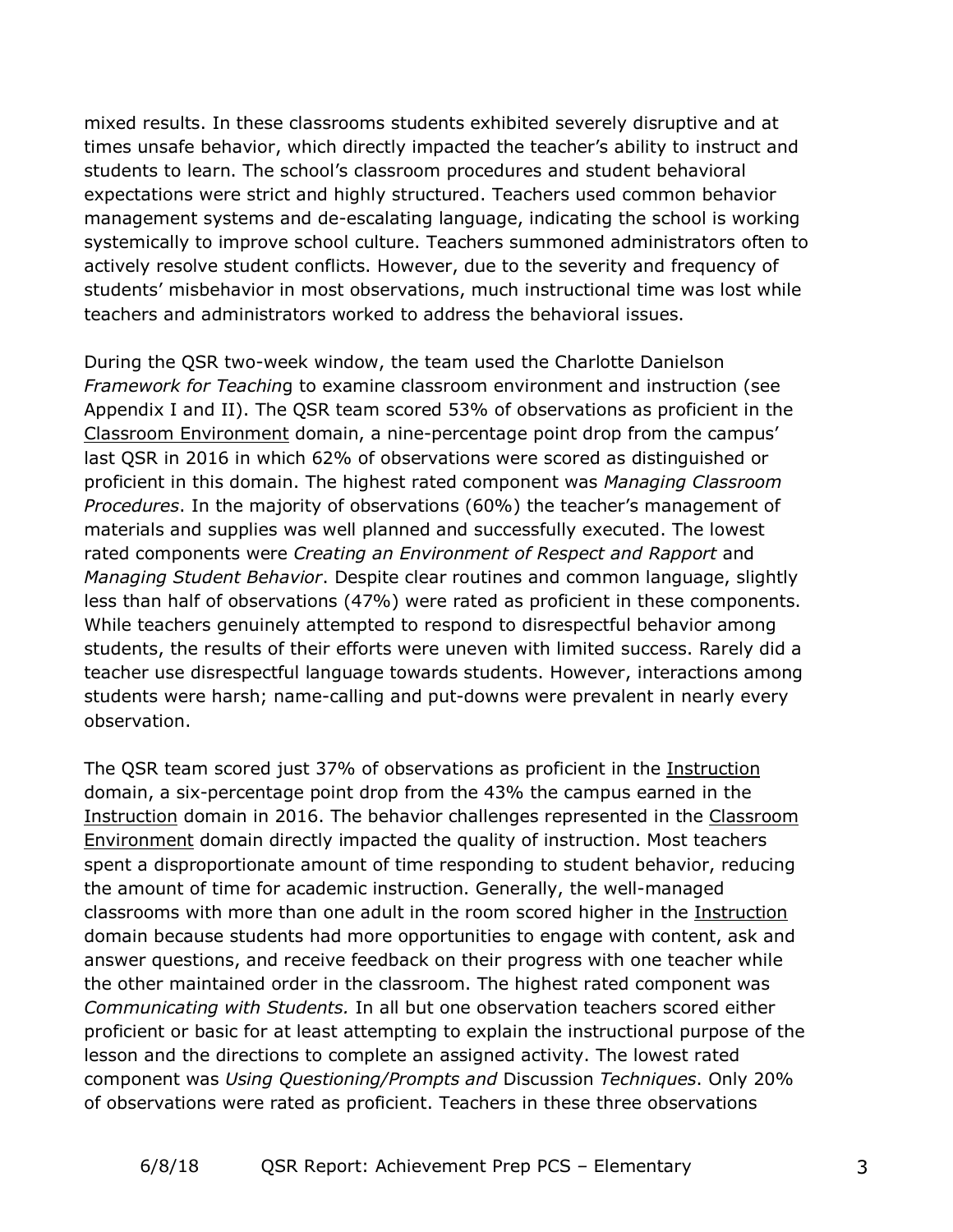posed questions designed to promote student thinking and understanding among most students. In the majority of observations, however, learning tasks were of low cognitive challenge and students did not have opportunities to respond to one another during academic discussion.

Achievement Prep Elementary PCS' QSR scores are about thirty percentage points below average compared to other K-8 charter schools in Washington, DC; and notably, no observations received a 'Distinguished' score in any component, which is the highest rating on the Danielson rubric.

### In-School Suspension (ISS)

Administrators at Achievement Prep Elementary informed the QSR team that they do not have an ISS room at the school. Nevertheless, administrators were present in hallways and several students were removed from the classroom when they exhibited a behavioral crisis or engaged in severely disruptive behavior.

### Governance

DC PCSB reviewed minutes from Achievement Prep PCS' most recent board meeting on February 21, 2018. A quorum was present. The Chief Talent Officer gave a presentation on the Local Education Agency's (LEA) current state of talent and plans for the 2018-19 school year. The board then voted to go into executive session for the remainder of the meeting.

## Specialized Instruction for Students with Disabilities

Prior to the two-week window, Achievement Prep Elementary PCS completed a questionnaire about how it serves its students with disabilities (SWD). Reviewers looked for evidence of the school's articulated program. Overall, the school's program implemented accommodations for SWD with fidelity, including the use of co-teaching and increased support staff (e.g. paraprofessionals) in the classroom. The school also used instructional resources such as manipulatives and computer programs during Station Teaching to enhance the effectiveness of its co-teaching model.

• To demonstrate that co-planning has occurred, the school explained that the QSR team would observe small group instruction within the general education setting, and that SWD would be given modified or accommodated assignments. The special education specialist observed effective small group instruction during Station Teaching in the general education classroom when the special education teacher pulled students into small groups to work on a lesson. In each observation, students were on-task and the instructor frequently used direct questioning to monitor for student understanding. The special education teacher used the same materials during his/her small group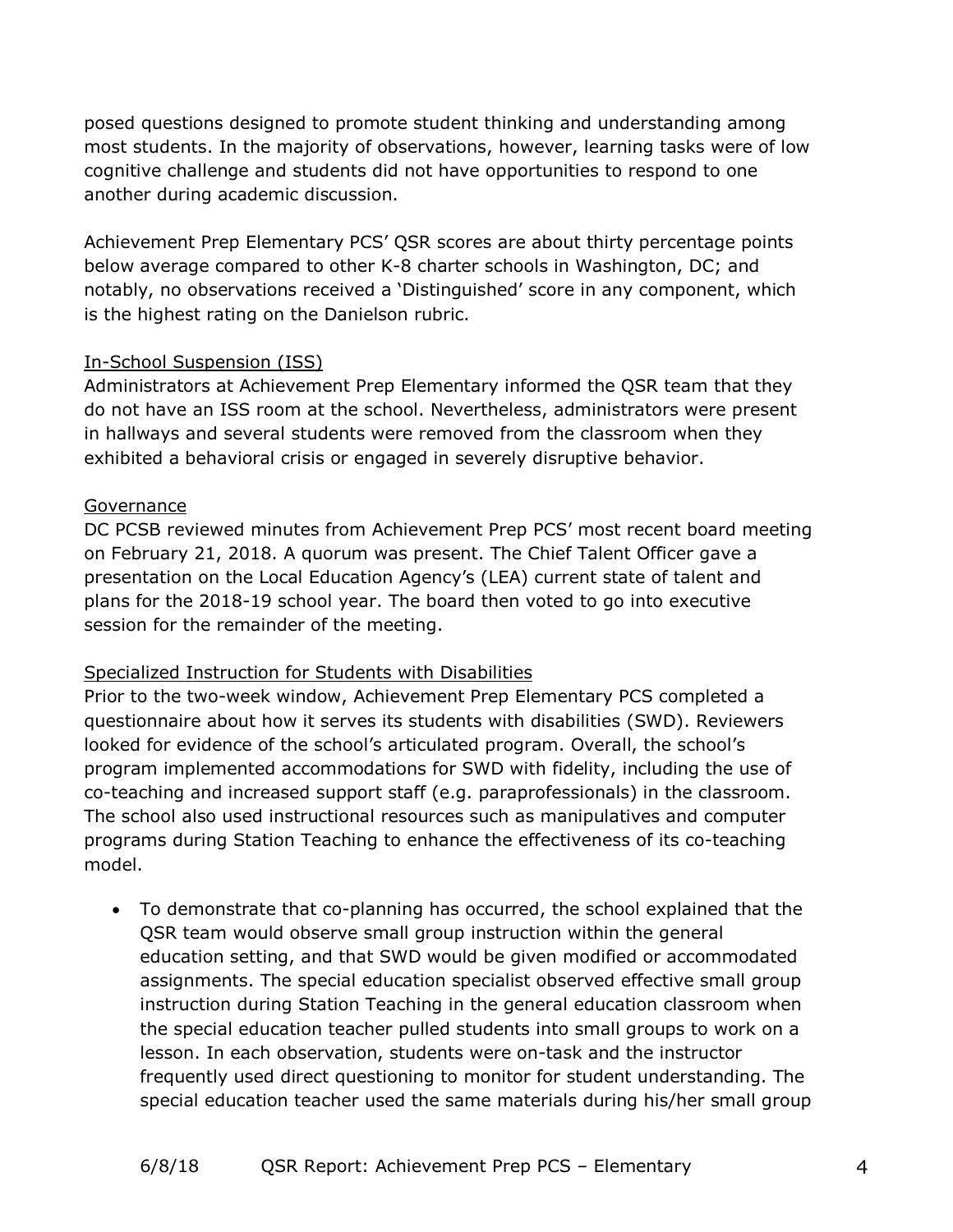instruction that were provided to general education students, but the special educator scaffolded instruction for SWD and used techniques such as prompting for recall, direct questioning, and chunking content to ensure SWD grasped the material.

- To support the learning of SWD, the school reported that they offer resources such as support personnel, computers, visual aids in the classroom, manipulatives, reading mastery, and assistive technology. In the selfcontained classroom, the special education specialist observed teachers training students how to use text-to-speech technology in preparation for the upcoming PARCC assessment. In that same classroom, there was a mental health counselor who supported the behavioral needs of students by working one-on-one with the students with the most pronounced behavioral needs. In all the special education observations, students had an opportunity to participate in Lexia Learning, a personalized learning computer program for reading. Additionally, many of the classrooms contained visual representations of concepts that were posted around the room (e.g., faces to represent emotions, math symbols with written explanations of procedures, and clip art to represent learning behaviors). During a math lesson where the special education teacher provided inclusion support, the general education teacher used manipulatives in the form of paper money and plastic coins to teach word problems involving decimals.
- To provide accommodations according to the Individualized Education Programs (IEP) of SWD, the school reported that staff restate and clarify directions, provide extended time on assignments, chunk assignments, provide frequent breaks, graphic organizers, anchor charts and assisted reading. The special education specialist observed teachers restating and clarifying directions, using graphic organizers, and providing assisted reading. In one observation of a pull-out session, the teacher gave the students frequent breaks as needed. However, in the general education classroom, one of the consequences implemented for student misbehavior was the loss of recess or classroom breaks, which contradicted the school's stated efforts to provide breaks for SWD as an accommodation. The students who lost recess were visibly upset. They put their heads down on their desks, covered their faces, and began to cry.
- To provide modifications according to the IEPs of SWD, the school wrote that the QSR team might observe students receiving modified curriculum or assignments during a lesson. The special education specialist did not observe noticeable changes to the curriculum provided to students. During two smallgroup, push-in observations, SWD were provided the same content and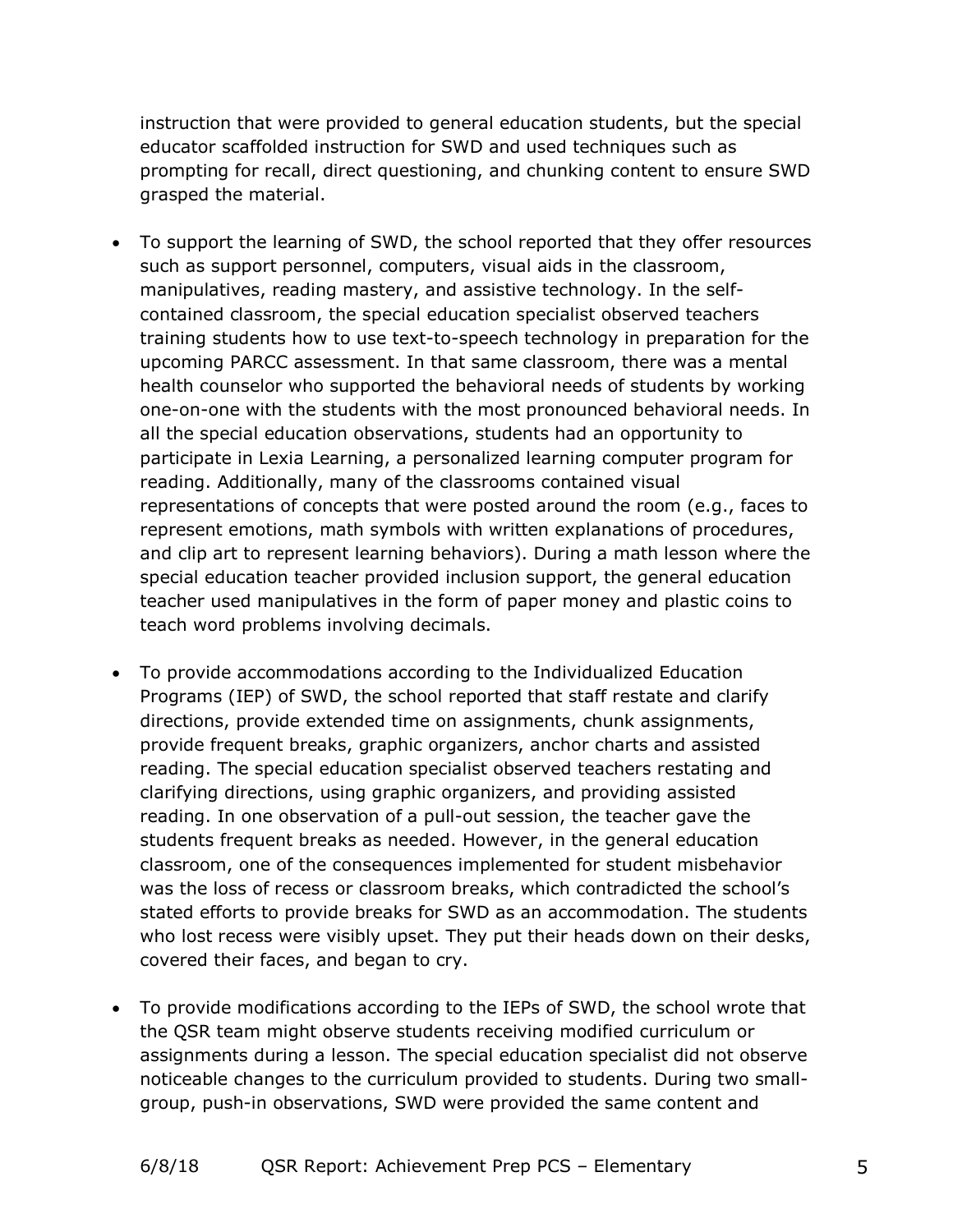supporting materials (e.g., graphic organizers and worksheets) that general education students were given for the same task. However, the special education teachers did offer scaffolded instruction in the form of focused questioning, context clues and visual aids such as pointing to the pictures in a story or drawing out word problems on a white board.

• In one observation, the special education specialist observed a restorative circle in the self-contained classroom that was especially effective. Three adults and three students shared their feelings about text anxiety. Earlier that day, the students exhibited negative behavior, slamming down the computer laptop, cursing, throwing a backpack, and walking around the classroom aggressively while completing a practice run of the PARCC test. In the restorative circle, one student expressed that testing made him feel anxious and frustrated. Another student shared that his earlier behavior was a result of him not wanting to take the test because the text-to-speech software was reading too fast and he did not understand it. The teacher asked, "If we spent some time working on how to slow down the pace of the reading, do you think that you would feel better?" The student confirmed that he thought the teacher's suggestion would help. In another conversation, the teachers and students shared strategies for how they approach stressful situations, "I like to take my deep breaths. I close my eyes and say something positive to myself. Like – come on, you got this!" The classroom environment was patient, trusting, and caring.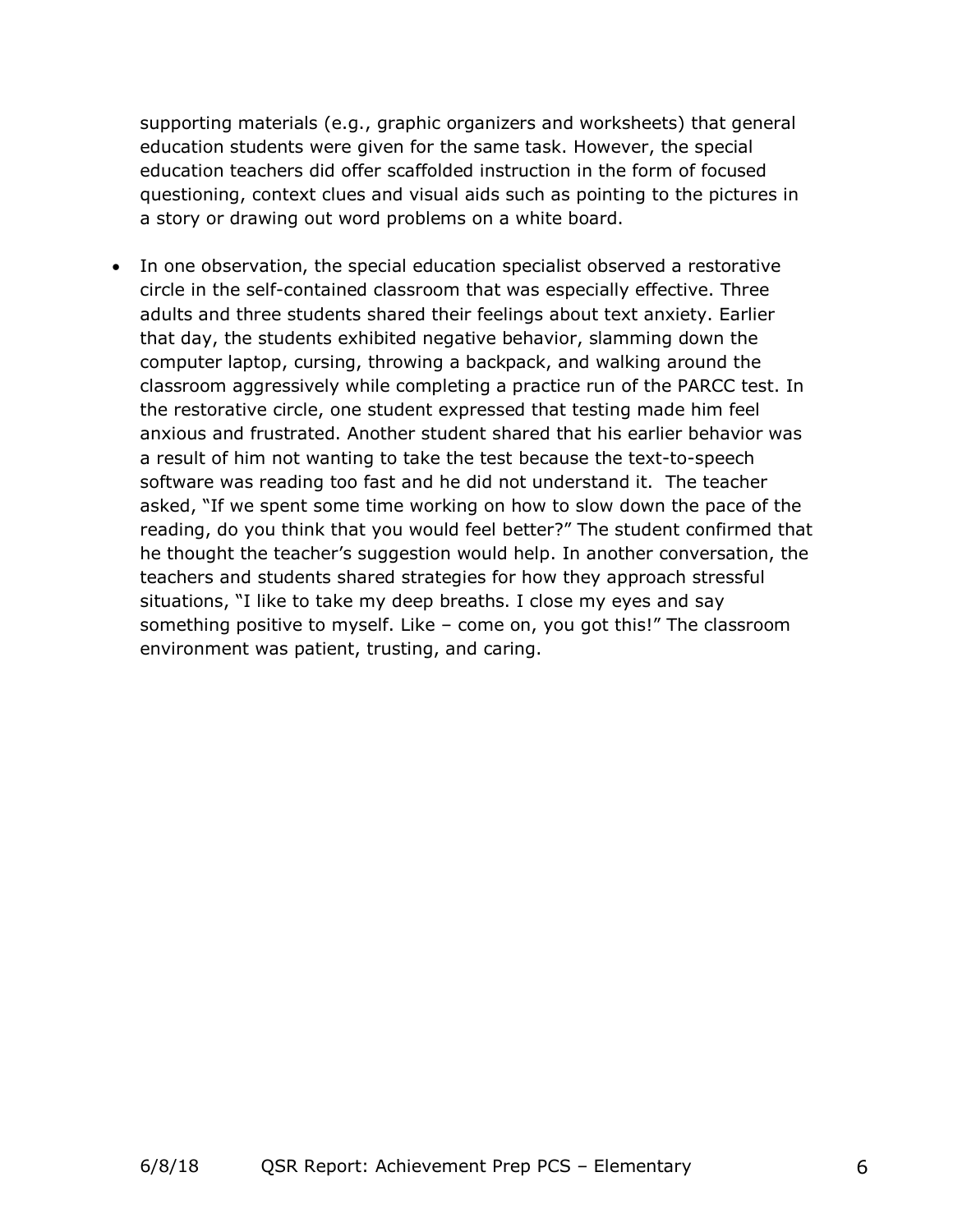## **THE CLASSROOM ENVIRONMENT**

This table summarizes the school's performance on the Classroom Environment domain of the rubric during the unannounced visits<sup>2</sup>. The label definitions for classroom observations of "distinguished," "proficient," "basic," and "unsatisfactory" are those from the Danielson framework. The QSR team scored 52% of classrooms as "distinguished" or "proficient" for the Classroom Environment domain. Please see Appendix III for a breakdown of each subdomain score.

| <b>The</b><br><b>Classroom</b><br><b>Environment</b>                  | <b>Evidence</b>                                                                                                                                                                                                                                                                                                                                                                                                                                                                                                                                                                                                                                                                                                                                                                                                                        | <b>School Wide Rating</b> |     |
|-----------------------------------------------------------------------|----------------------------------------------------------------------------------------------------------------------------------------------------------------------------------------------------------------------------------------------------------------------------------------------------------------------------------------------------------------------------------------------------------------------------------------------------------------------------------------------------------------------------------------------------------------------------------------------------------------------------------------------------------------------------------------------------------------------------------------------------------------------------------------------------------------------------------------|---------------------------|-----|
| <b>Creating an</b><br><b>Environment</b><br>of Respect<br>and Rapport | The QSR team scored 47% of the observations<br>as proficient and none as distinguished in this<br>component. In these observations students and<br>teachers generally spoke with care and<br>kindness. When students exhibited disrespect<br>towards one another, the teachers addressed<br>the behavior successfully. In several<br>observations teachers explicitly taught students<br>how to take turns and gave them language to<br>work out interpersonal conflicts. When students<br>interrupted one another or spoke out of turn,<br>teachers would say, "Please let him/her finish,<br>and then we want to hear what you have to<br>say," or "Make sure you're tracking the speaker<br>to let them know you respect their voice."                                                                                              | Distinguished             | 0%  |
|                                                                       | Although there was quite a bit of name calling<br>across all observations, the proficient teachers<br>responded in a way that did not escalate the<br>situation, and students quickly apologized.<br>Teachers gave high-fives to celebrate student<br>work and students frequently displayed "shine"<br>fingers" to encourage their peers.<br>In two different observations, the teachers<br>taught emotional vocabulary to help students<br>solve interpersonal conflicts. In one observation<br>students matched their emotions to those of<br>fictional characters in their reading to express<br>how they were feeling. In a restorative circle,<br>one teacher said, "I don't think that you were<br>feeling angry exactly what is a better word for<br>how you were feeling?" The student finally<br>stated, "I was frustrated." | Proficient                | 47% |

<sup>&</sup>lt;sup>2</sup> Teachers may be observed more than once by different review team members.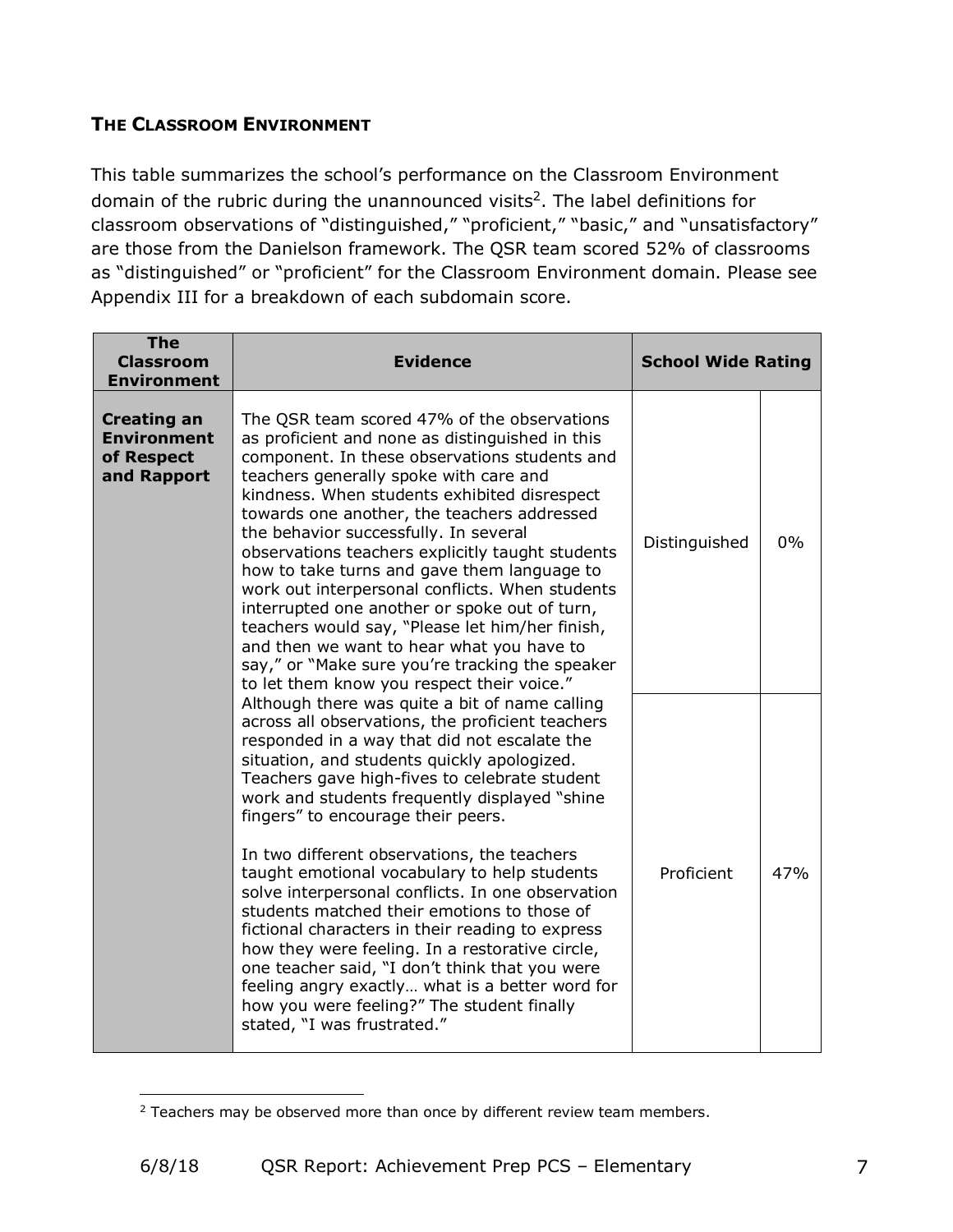| <b>The</b><br><b>Classroom</b><br><b>Environment</b> | <b>Evidence</b>                                                                                                                                                                                                                                                                                                                                                                                                                                                                                                                                                                                                                                                                                                                                                                                                                                                                                                                                                                                                                                                                   | <b>School Wide Rating</b> |     |
|------------------------------------------------------|-----------------------------------------------------------------------------------------------------------------------------------------------------------------------------------------------------------------------------------------------------------------------------------------------------------------------------------------------------------------------------------------------------------------------------------------------------------------------------------------------------------------------------------------------------------------------------------------------------------------------------------------------------------------------------------------------------------------------------------------------------------------------------------------------------------------------------------------------------------------------------------------------------------------------------------------------------------------------------------------------------------------------------------------------------------------------------------|---------------------------|-----|
|                                                      | The QSR team scored 20% of observations as<br>basic in this component. In these observations<br>when students spoke to one another<br>disrespectfully, teachers' interventions were<br>unsuccessful. In one observation a student<br>shouted, "I hate my partner!" and refused to<br>work with her. Students continued to insult each<br>other even though they received consequences.<br>One student started to cry because a peer called<br>her "disgusting." In another observation the<br>teachers attempted to prompt a genuine<br>discussion but had to repeatedly stop to say,<br>"I'm sorry you don't have the respect of your<br>peers. Let's try that again once everyone is<br>tracking you." Students continued to bicker as<br>the adults unsuccessfully attempted to focus<br>students on the lesson. In these observations,<br>consequences did not alter student behavior.<br>One student said, "I don't care about your<br>stupid chart" in response to having his color<br>changed on the class behavior chart for making<br>an obscene gesture at the teacher. | <b>Basic</b>              | 20% |
|                                                      | The QSR team scored 33% of the observations<br>as unsatisfactory in this component. These<br>classrooms were emotionally and, at times,<br>physically unsafe environments. In one<br>observation students called each other names,<br>yelled, hit one another, cried, knocked over<br>chairs, took their shoes off and rolled around<br>the room, pulled each other's hair, mocked and<br>threatened one another. One student said, "I'm<br>going to smash your face!" In another<br>observation a student said of a peer, "Will you<br>please put her to sleep? She's dirty." Because<br>teachers lost control of the classroom, they<br>were unable to address the students as they<br>verbally insulted each other. In another<br>observation the teacher's tone was harsh,<br>directive, and impatient when engaging with<br>students: "Move it! Sit down What did I just<br>tell you? Hey, hey, stop it! That is not the<br>signal. Sit down and give the signal."                                                                                                           | Unsatisfactory            | 33% |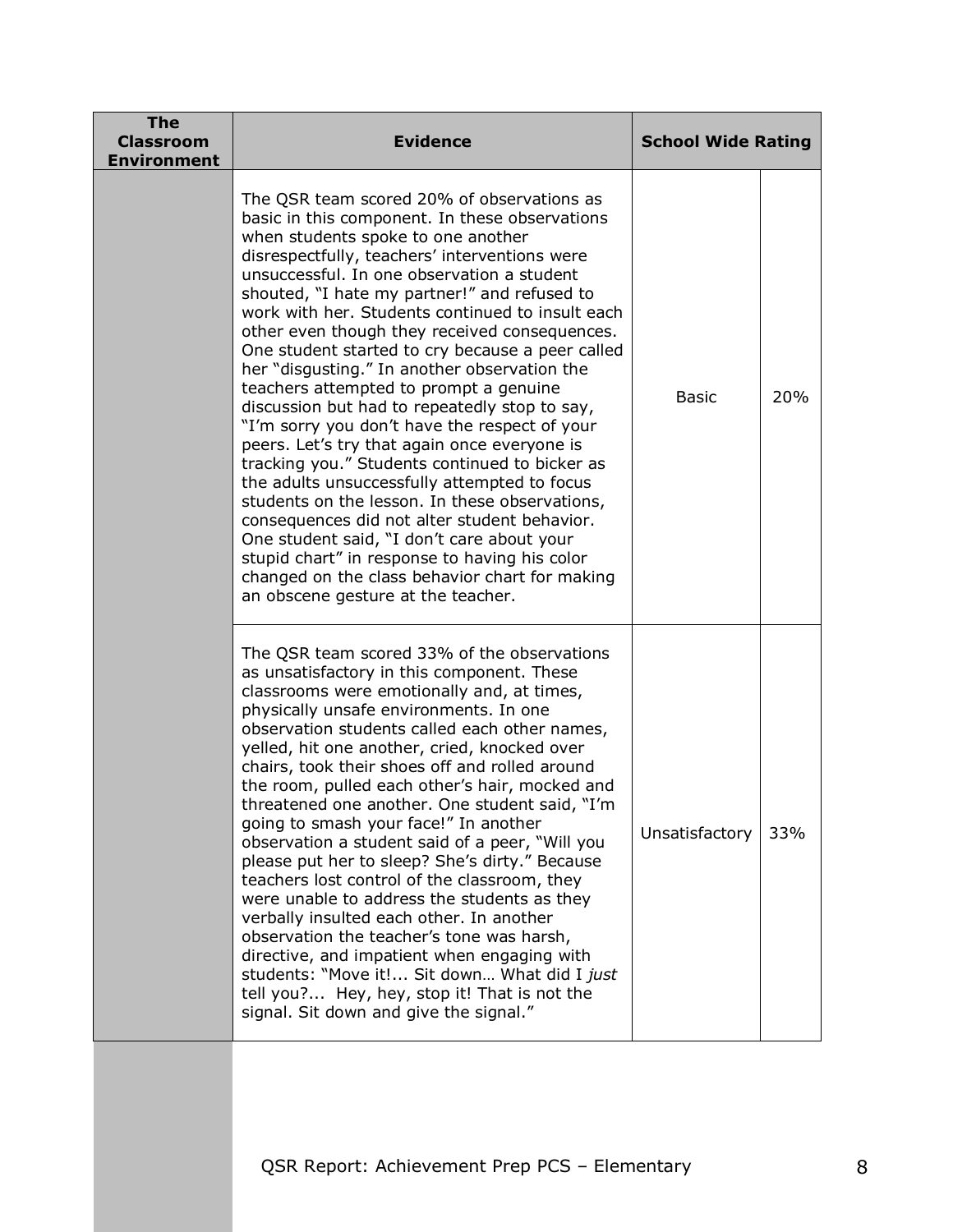| The<br><b>Classroom</b><br><b>Environment</b>           | <b>Evidence</b>                                                                                                                                                                                                                                                                                                                                                                                                                                                                                                                                                                                          | <b>School Wide Rating</b> |       |
|---------------------------------------------------------|----------------------------------------------------------------------------------------------------------------------------------------------------------------------------------------------------------------------------------------------------------------------------------------------------------------------------------------------------------------------------------------------------------------------------------------------------------------------------------------------------------------------------------------------------------------------------------------------------------|---------------------------|-------|
| <b>Establishing a</b><br><b>Culture for</b><br>Learning | The QSR team scored 53% of the observations<br>as proficient and none as distinguished in this<br>component. Across these observations students<br>were eager to participate and teachers<br>conveyed the importance of learning and that<br>with hard work all students could be successful.<br>One teacher said, "This is important because we<br>need to know how strong you are in math and<br>reading so that we can help you get even<br>stronger." In these observations students<br>working independently or at centers remained<br>engaged even when not directly under teacher<br>supervision. | Distinguished             | $0\%$ |
|                                                         | Teachers offered specific directions for how<br>students should participate. When students<br>struggled, teachers asked classmates to send<br>positive energy and consistently said, "We're<br>going to come back to you" instead of allowing<br>students to opt-out. Similarly, when one student<br>didn't want to answer a question, the teacher<br>said, "How about I re-read the problem in a<br>different way? I just know you can get this."                                                                                                                                                       | Proficient                | 53%   |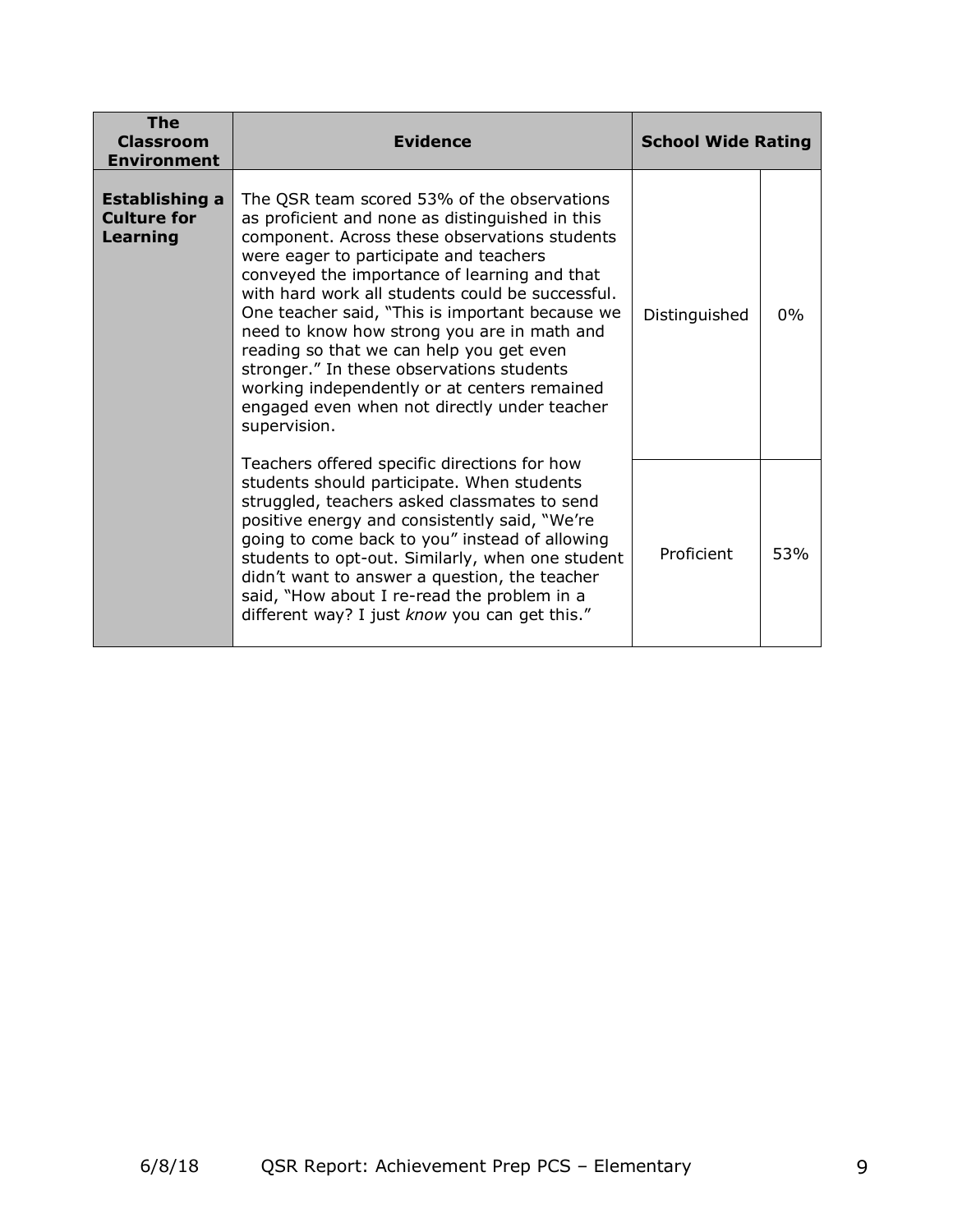| <b>The</b><br><b>Classroom</b><br><b>Environment</b> | <b>Evidence</b>                                                                                                                                                                                                                                                                                                                                                                                                                                                                                                                                                                                                                                                                                                                                                                                                                                                                                                                                                                                                                                                                                                                                                                                                                                                                                                                                                                                                                                      | <b>School Wide Rating</b> |     |
|------------------------------------------------------|------------------------------------------------------------------------------------------------------------------------------------------------------------------------------------------------------------------------------------------------------------------------------------------------------------------------------------------------------------------------------------------------------------------------------------------------------------------------------------------------------------------------------------------------------------------------------------------------------------------------------------------------------------------------------------------------------------------------------------------------------------------------------------------------------------------------------------------------------------------------------------------------------------------------------------------------------------------------------------------------------------------------------------------------------------------------------------------------------------------------------------------------------------------------------------------------------------------------------------------------------------------------------------------------------------------------------------------------------------------------------------------------------------------------------------------------------|---------------------------|-----|
|                                                      | The QSR team scored 33% of observations as<br>basic in this component. In these observations<br>not all students consistently participated in the<br>lessons and teachers had not set a climate of<br>learning, choosing activities that required<br>behavior standards students were unable to<br>attain. In center rotations when students were<br>not working directly with the teacher, students<br>disengaged and put their heads down or began<br>to fight with their peers without teacher<br>intervention or with unsuccessful attempts by<br>teachers to redirect behavior. In one<br>observation the teacher who was supposed to<br>be leading a small group had to stop teaching<br>every few minutes to address a behavior issue<br>at the various centers.<br>Some teachers issued ClassDojo <sup>3</sup> points to<br>every student who raised their hand to answer a<br>question. One student raised his hand and said<br>to his peer, "I don't even know the answer. Do<br>you?" The student responded, "No, just raise<br>your hand for a point."<br>Several activities lacked appropriate rigor for<br>the grade. For example, one class simply copied<br>text onto a worksheet by filling in the blanks<br>with dialogue directly from their book. In<br>another observation the teacher asked<br>questions of a small group but immediately<br>answered them. The students responded,<br>"Yeah, that's what I was going to say." | <b>Basic</b>              | 33% |
|                                                      | The QSR team scored 13% of the observations<br>as unsatisfactory in this component. In these<br>observations no learning occurred because the<br>classroom was chaotic and the teachers spent<br>the entire observation attempting to manage<br>behavior.                                                                                                                                                                                                                                                                                                                                                                                                                                                                                                                                                                                                                                                                                                                                                                                                                                                                                                                                                                                                                                                                                                                                                                                            | Unsatisfactory            | 13% |

 $3$  Classdojo.com: "ClassDojo is a classroom communication app used to share reports between parents and teachers. Teachers track student behavior and upload photos or videos"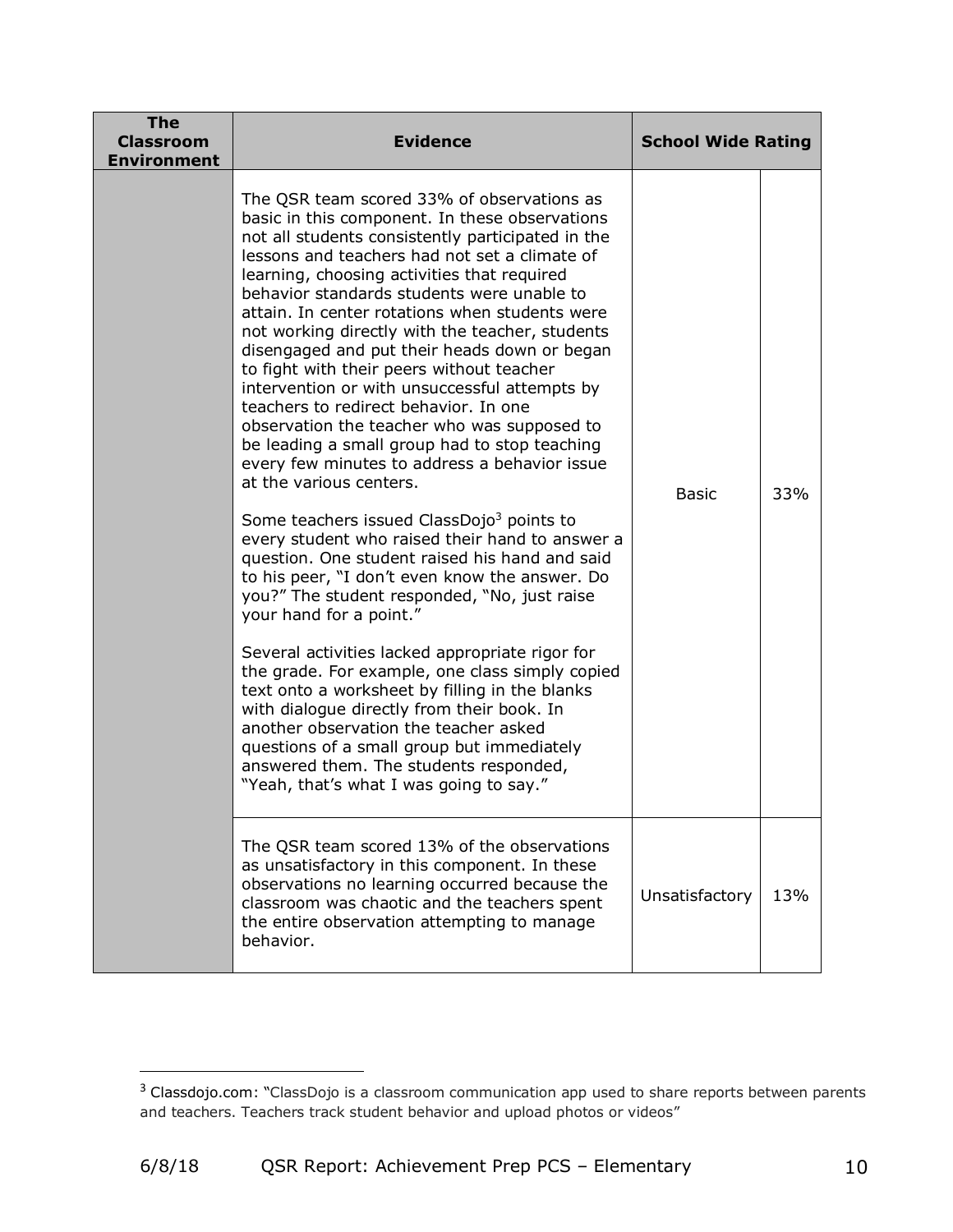| The<br><b>Classroom</b><br><b>Environment</b>            | <b>Evidence</b>                                                                                                                                                                                                                                                                                                                                                                                                                                                                                                                                                                                                                                                                                                                                                                                                      | <b>School Wide Rating</b> |       |
|----------------------------------------------------------|----------------------------------------------------------------------------------------------------------------------------------------------------------------------------------------------------------------------------------------------------------------------------------------------------------------------------------------------------------------------------------------------------------------------------------------------------------------------------------------------------------------------------------------------------------------------------------------------------------------------------------------------------------------------------------------------------------------------------------------------------------------------------------------------------------------------|---------------------------|-------|
| <b>Managing</b><br><b>Classroom</b><br><b>Procedures</b> | The QSR team scored 60% of the observations<br>as proficient and none as distinguished in this<br>component. Teachers used uniform strategies to<br>ensure learning time was maximized across<br>proficient observations. Most teachers used a<br>timing device and established attention-getting<br>signals, counting down while stating behavioral<br>expectations, "Five: put away your materials,<br>four: clean-up, three: get ready to move, two:<br>eyes on me, one: stand next to your desk" and<br>a chant that students recited: "One-two-three<br>(teacher) eyes on me (students)." In proficient<br>observations teachers excelled at giving specific<br>directions such as "Clean your board and put<br>your marker on your name tag," or "Put your<br>extra cube on your cube stick and then fold your | Distinguished             | $0\%$ |
|                                                          | hands" which minimized student confusion.<br>Students generally knew where to go and how<br>to get started when transitioning between math<br>and literacy stations. Students helped prepare<br>for transitions by collecting or handing out<br>materials to make clean-up/set-up efficient.<br>Students used specific hand signals for going to<br>the bathroom, sharpening their pencils, and<br>other needs. This system prevented the teacher<br>from interruptions during small group<br>instruction.                                                                                                                                                                                                                                                                                                           | Proficient                | 60%   |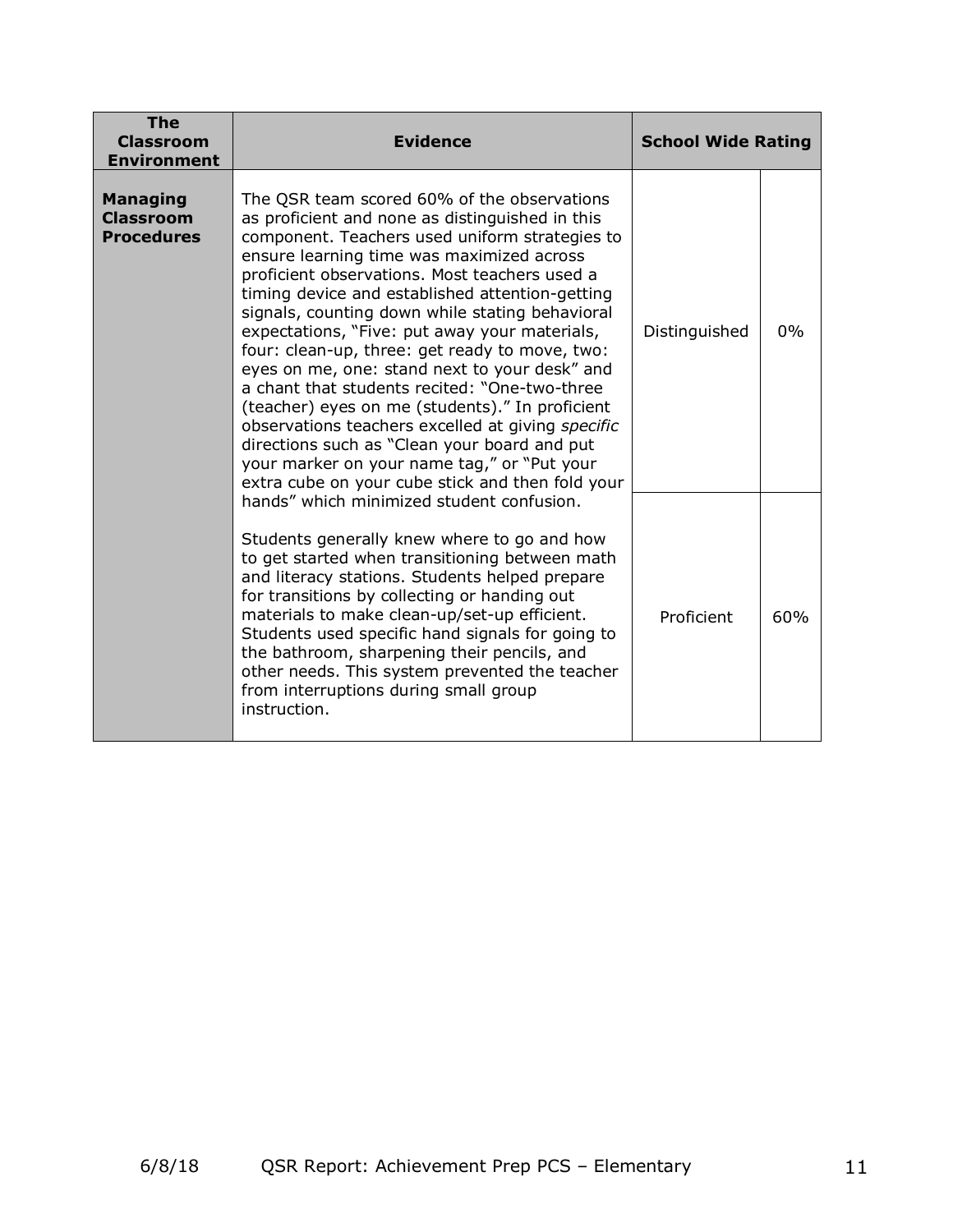| <b>The</b><br><b>Classroom</b><br><b>Environment</b> | <b>Evidence</b>                                                                                                                                                                                                                                                                                                                                                                                                                                                                                                                                                                                                                                                                                                                                                                                                                                                                                                                    | <b>School Wide Rating</b> |     |
|------------------------------------------------------|------------------------------------------------------------------------------------------------------------------------------------------------------------------------------------------------------------------------------------------------------------------------------------------------------------------------------------------------------------------------------------------------------------------------------------------------------------------------------------------------------------------------------------------------------------------------------------------------------------------------------------------------------------------------------------------------------------------------------------------------------------------------------------------------------------------------------------------------------------------------------------------------------------------------------------|---------------------------|-----|
|                                                      | The QSR team scored 27% of observations as<br>basic in this component. In these observations<br>students did not consistently respond to the<br>teacher's classroom management techniques.<br>For example, a teacher would say, "Raise your<br>hand if you can hear my voice," and few, if any<br>students, would respond. Teachers in all classes<br>used a "My Choices" color card (in descending<br>order: green, yellow, orange, red) to manage<br>behavior. In these observations students did not<br>respond to directions and the teacher would<br>begin issuing color changes for noncompliance.<br>Several teachers said, "Ok, let's try that again"<br>but the second and third attempts were<br>unsuccessful, and students began to express<br>their frustration and boredom by acting out or<br>sighing loudly while practicing lining up, moving<br>to the carpet, and standing up behind their<br>chairs repeatedly. | Basic                     | 27% |
|                                                      | The QSR team scored 13% of the observations<br>as unsatisfactory in this component. In one<br>observation there were not enough working<br>computers for each student at the computer<br>station at any given time. One student began to<br>cry because her classmates refused to share<br>their computer with her. In the same classroom<br>students jumped over their chairs in an unsafe<br>manner and some students threw their<br>materials. In the other observation several<br>students didn't have any work to do when they<br>finished early because they didn't know where<br>their materials were located.                                                                                                                                                                                                                                                                                                              | Unsatisfactory            | 13% |
| <b>Managing</b><br><b>Student</b><br><b>Behavior</b> | The QSR team scored 47% of the observations<br>as proficient and none as distinguished in this<br>component. In the proficient observations the<br>color system effectively reinforced positive<br>behavior. Teachers issued a series of warnings<br>and told students, "This is your last warning<br>before a color change," which deterred further<br>misbehavior. All classrooms had a "Peace<br>Corner" with an hourglass timer and drawing                                                                                                                                                                                                                                                                                                                                                                                                                                                                                    | Distinguished             | 0%  |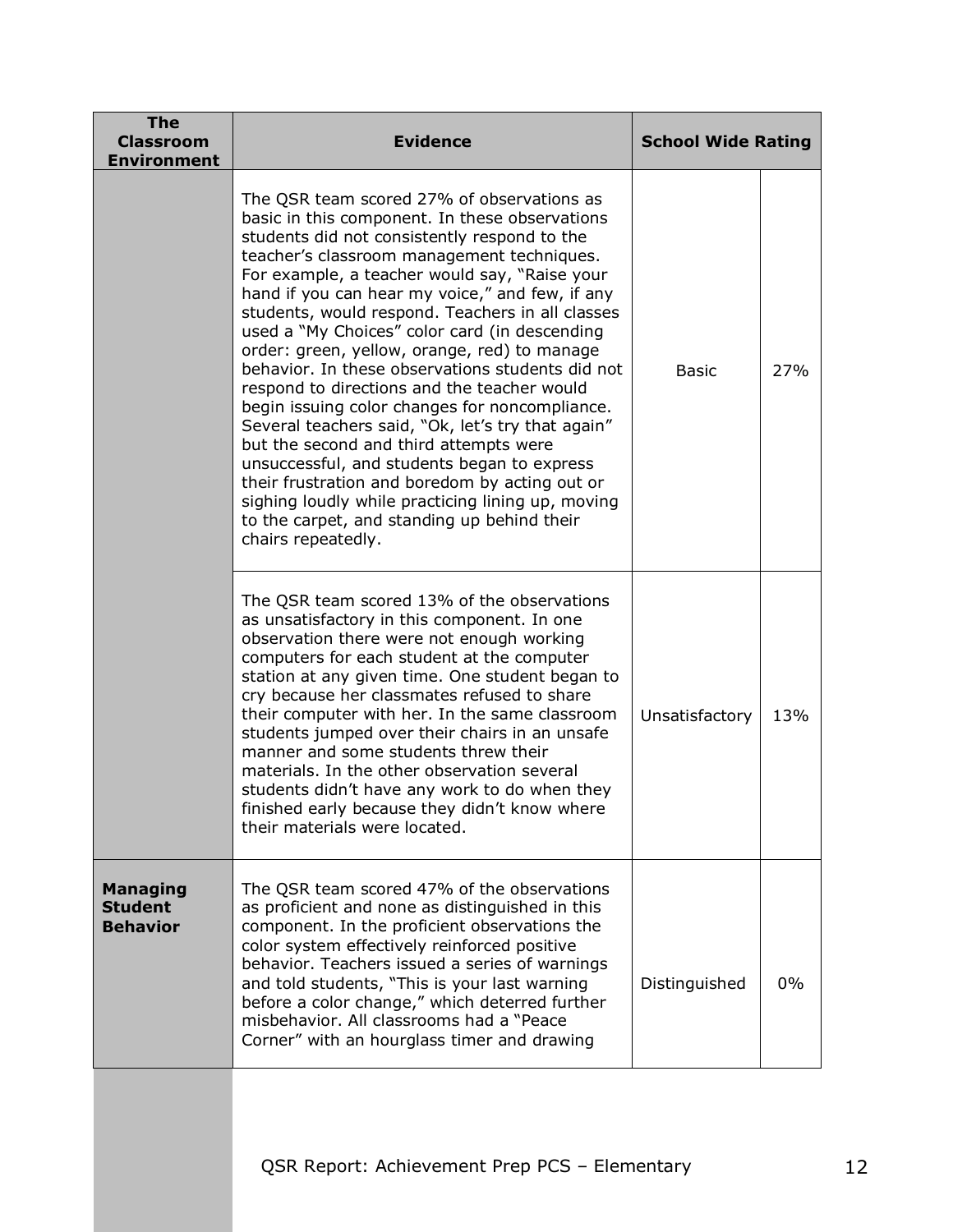| <b>The</b><br><b>Classroom</b><br><b>Environment</b> | <b>Evidence</b>                                                                                                                                                                                                                                                                                                                                                                                                                                                                                                                                                                                                                                                                                                                                                                                                                                                                                                                                                                                                                                                                                                                                                                                                                           | <b>School Wide Rating</b> |     |
|------------------------------------------------------|-------------------------------------------------------------------------------------------------------------------------------------------------------------------------------------------------------------------------------------------------------------------------------------------------------------------------------------------------------------------------------------------------------------------------------------------------------------------------------------------------------------------------------------------------------------------------------------------------------------------------------------------------------------------------------------------------------------------------------------------------------------------------------------------------------------------------------------------------------------------------------------------------------------------------------------------------------------------------------------------------------------------------------------------------------------------------------------------------------------------------------------------------------------------------------------------------------------------------------------------|---------------------------|-----|
|                                                      | materials where students could go to de-<br>escalate. In the proficient observations these<br>spaces were effective places for students to<br>self-regulate, reflect, and return back to<br>instruction without being removed from class.                                                                                                                                                                                                                                                                                                                                                                                                                                                                                                                                                                                                                                                                                                                                                                                                                                                                                                                                                                                                 | Proficient                | 47% |
|                                                      | The QSR team scored 40% of observations as<br>basic in this component. In basic observations<br>the color system was ineffective at modifying<br>student conduct issues. Teachers repeatedly<br>refocused and redirected student behavior with<br>uneven results. Many teachers spent a<br>disproportionate amount of time on student<br>behavior rather than academic content. In a few<br>instances, consequences were given<br>inconsistently. For example, one student<br>received a color change because his "tummy<br>wasn't touching the table," while other students<br>were sitting further away from the table<br>throughout the lesson and did not receive a<br>consequence. Similarly, some students received<br>a warning for standing up without permission<br>while others were given a minute to get back<br>into their seats without receiving a<br>consequence. A lot of time was devoted to<br>interpersonal conflicts. Teachers repeatedly<br>said, "No, don't say that That's not nice<br>Please focus over there That's a warning."<br>Classrooms with only one teacher were<br>generally less academically focused than<br>classrooms with two adults because one could<br>manage behavior while the other taught. | <b>Basic</b>              | 40% |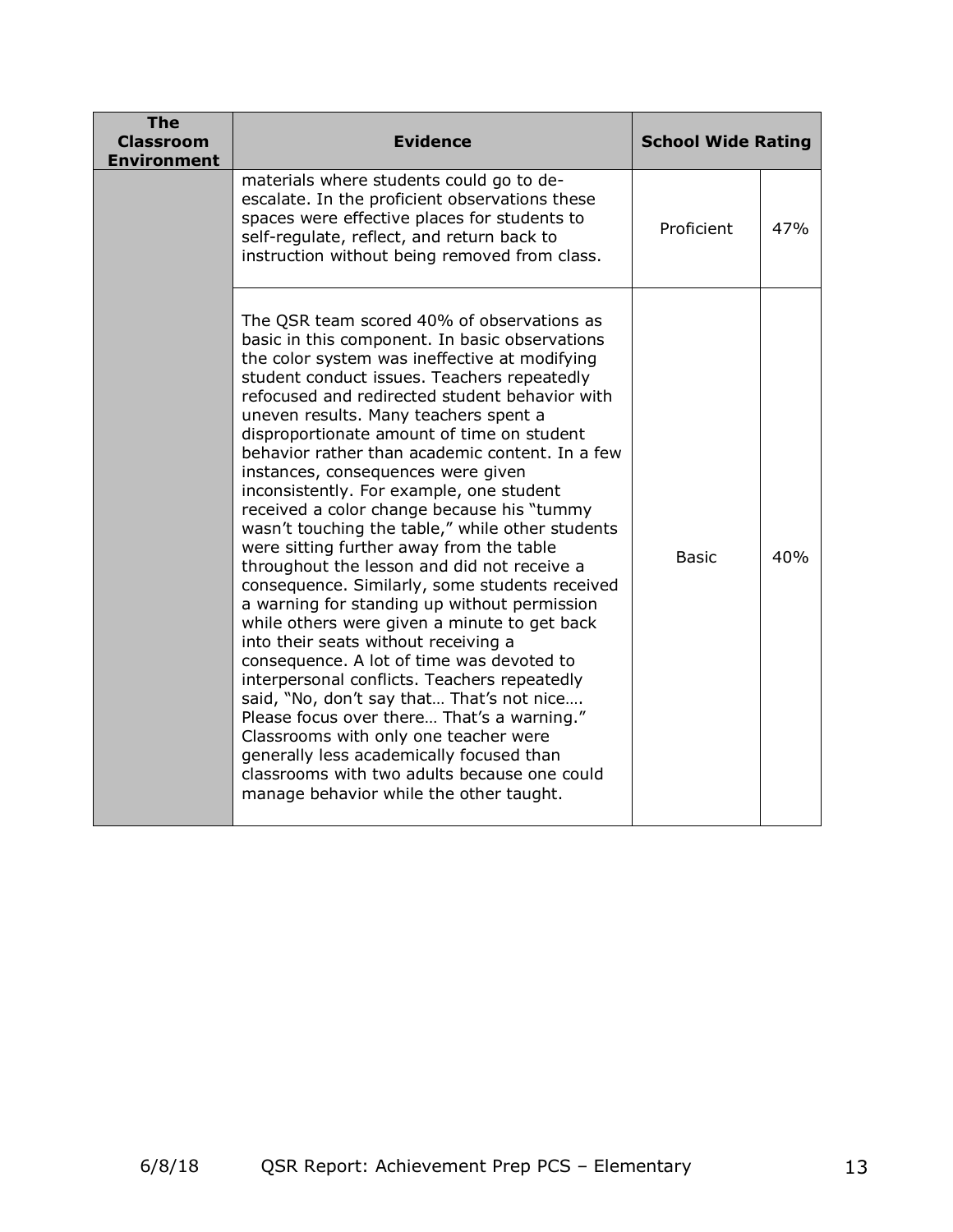| The<br><b>Classroom</b><br><b>Environment</b> | <b>Evidence</b>                                                                                                                                                                                                                                                                                                                                                                                                                                                                                                                                                                                                                                                                                                                                                                                                                            | <b>School Wide Rating</b> |     |
|-----------------------------------------------|--------------------------------------------------------------------------------------------------------------------------------------------------------------------------------------------------------------------------------------------------------------------------------------------------------------------------------------------------------------------------------------------------------------------------------------------------------------------------------------------------------------------------------------------------------------------------------------------------------------------------------------------------------------------------------------------------------------------------------------------------------------------------------------------------------------------------------------------|---------------------------|-----|
|                                               | The QSR team scored 13% of the observations<br>as unsatisfactory in this component. In these<br>observations students had severe reactions to<br>color changes. One student was so upset by a<br>color change that he threw the snack cart<br>across the room. In one observation an adult<br>dragged a student by the hand out of the<br>classroom when he went into crisis. Students<br>screamed and called one another hurtful names<br>and hit each other without consequence, while<br>other students engaged in the same behavior<br>received consequences inconsistently. In<br>another observation students continually hit one<br>another and pulled each other's hair at the<br>computer station while the teachers<br>unsuccessfully attempted to deter the<br>misbehavior by issuing reminders about<br>behavior expectations. | Unsatisfactory            | 13% |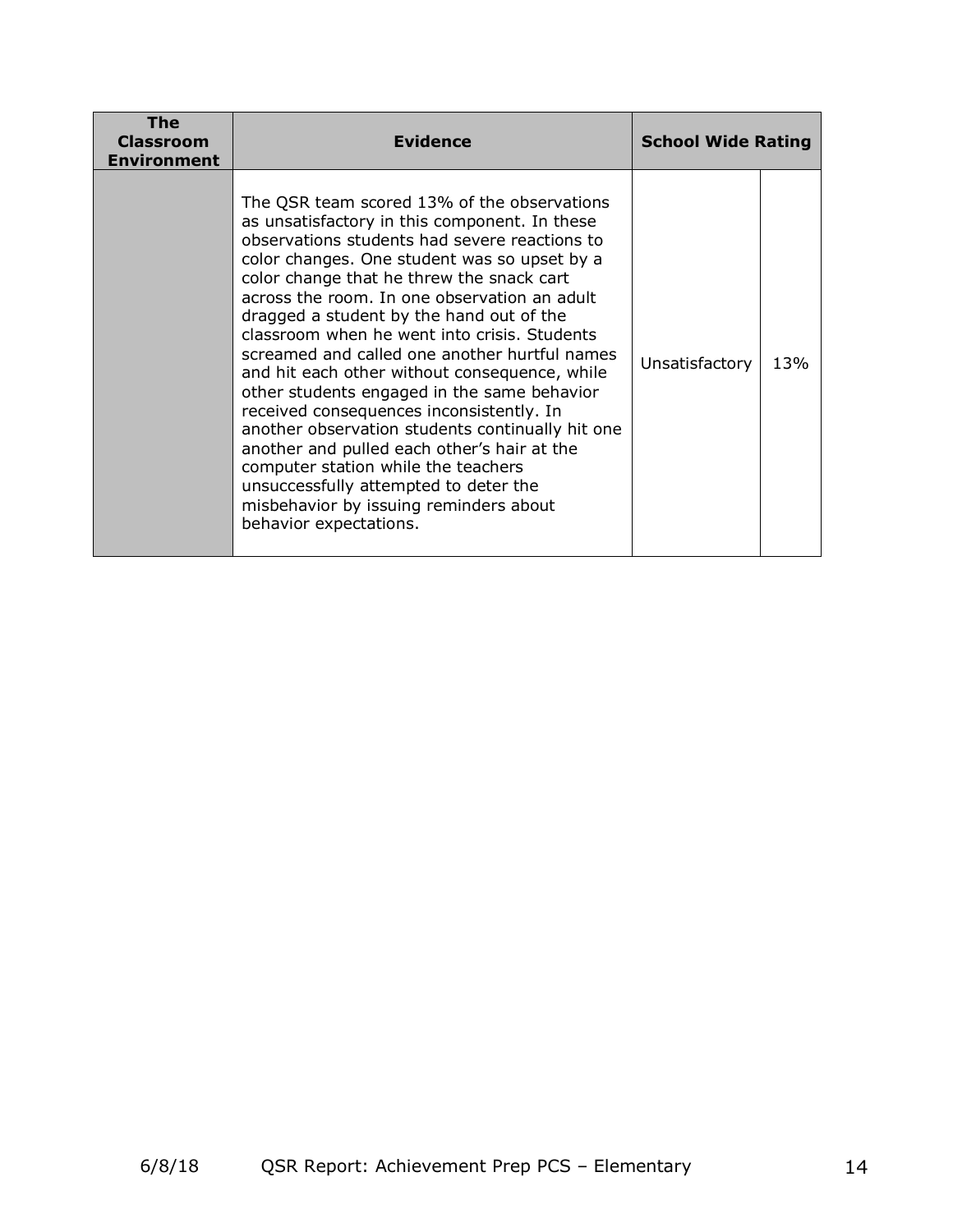### **INSTRUCTION**

This table summarizes the school's performance on the Instruction domain of the rubric during the unannounced visits. The label definitions for classroom observations of "distinguished," "proficient," "basic," and "unsatisfactory" are those from the Danielson framework. The QSR team scored 37% of classrooms as "distinguished" or "proficient" for the Instruction domain. Please see Appendix III for a breakdown of each subdomain score.

| <b>Instruction</b>                    | <b>Evidence</b>                                                                                                                                                                                                                                                                                                                                                                                                                                                                                                                                                                                                                                                        | <b>School Wide</b><br><b>Rating</b> |     |
|---------------------------------------|------------------------------------------------------------------------------------------------------------------------------------------------------------------------------------------------------------------------------------------------------------------------------------------------------------------------------------------------------------------------------------------------------------------------------------------------------------------------------------------------------------------------------------------------------------------------------------------------------------------------------------------------------------------------|-------------------------------------|-----|
| <b>Communicating</b><br>with Students | The QSR team scored 43% of the observations<br>as proficient and none as distinguished in this<br>component. In proficient observations teachers<br>stated the objective in age-appropriate<br>language, such as, "We are going to look at<br>how the character's feelings change during the<br>story." One teacher situated the learning task<br>within the broader learning: "Today we are<br>going to solve word problems. Make sure you<br>show your work so I can see what you<br>understand from the last two days or<br>rotations." One teacher expressed passion for<br>the content, saying, "I'm super excited for<br>reading today because we have a book of | Distinguished                       | 0%  |
|                                       | poetry!" Another teacher introduced the topic<br>of feelings by inviting students to talk to their<br>peers about a feeling they had recently in a<br>turn-and-talk. Students engaged in the<br>learning tasks, indicating that they knew what<br>they were supposed to do.<br>In a few observations teachers projected a<br>slide on the board that told students which<br>station they would be in: guided<br>mean/reading, technology, or independent<br>work. Students referenced the board to self-<br>monitor their progress through stations.                                                                                                                   | Proficient                          | 43% |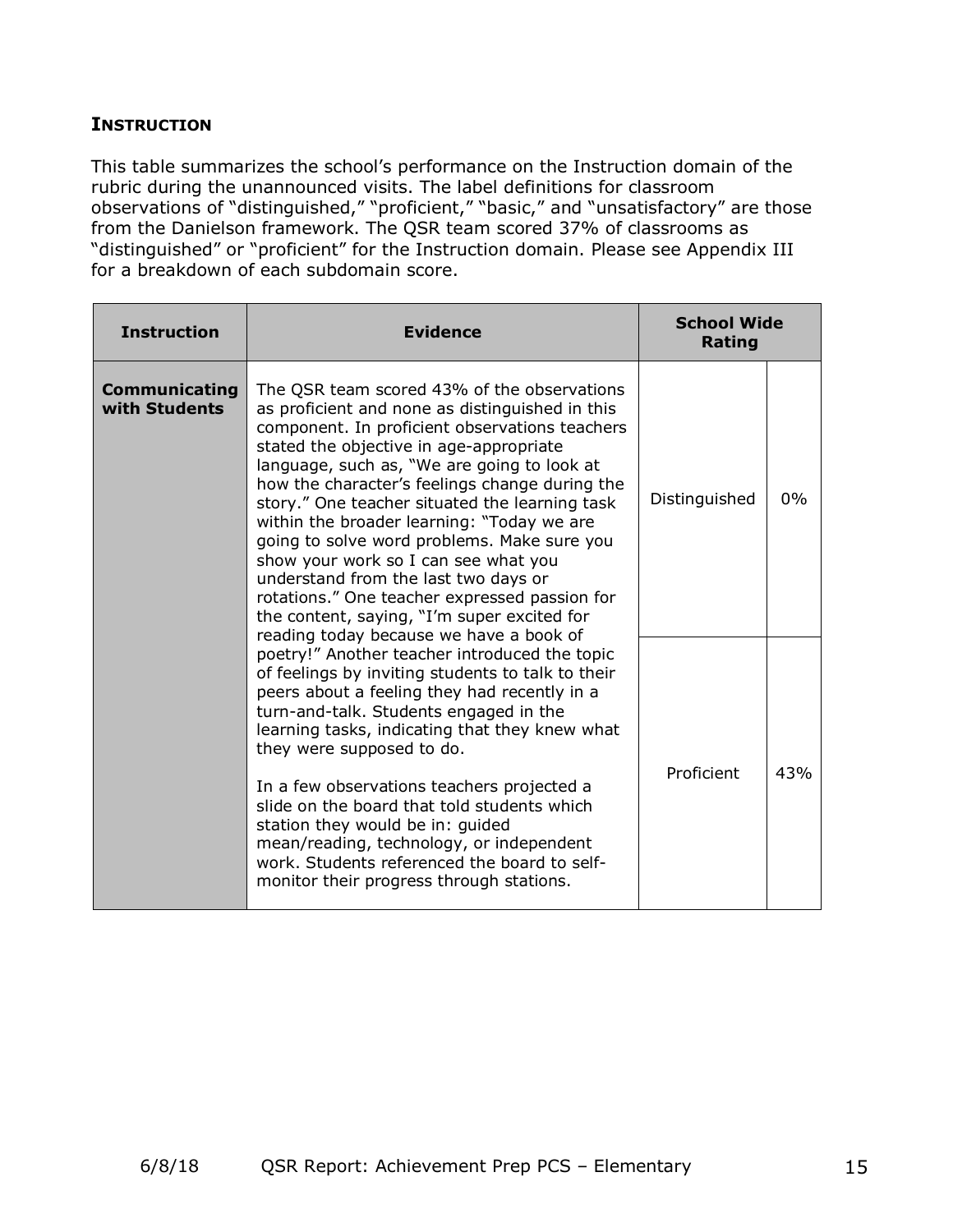| <b>Instruction</b>                                                                           | <b>Evidence</b>                                                                                                                                                                                                                                                                                                                                                                                                                                                                                                                                                                                                                                                                                                                                                                                                                                                                                                                                                                                                                                                                                                                                                                                                                                                                        | <b>School Wide</b><br>Rating |     |
|----------------------------------------------------------------------------------------------|----------------------------------------------------------------------------------------------------------------------------------------------------------------------------------------------------------------------------------------------------------------------------------------------------------------------------------------------------------------------------------------------------------------------------------------------------------------------------------------------------------------------------------------------------------------------------------------------------------------------------------------------------------------------------------------------------------------------------------------------------------------------------------------------------------------------------------------------------------------------------------------------------------------------------------------------------------------------------------------------------------------------------------------------------------------------------------------------------------------------------------------------------------------------------------------------------------------------------------------------------------------------------------------|------------------------------|-----|
|                                                                                              | The QSR team scored 50% of observations as<br>basic in this component. In these observations<br>two major trends emerged. In some classes,<br>the teacher clearly introduced the topic and<br>modeled the steps, but could not fully explain<br>the content throughout the lesson due a lack of<br>effective behavior management. In other<br>classes, the teacher's attempt to explain the<br>instructional purpose had only limited success<br>and the lesson directions had to be clarified. A<br>few students in one observation asked, "Are we<br>supposed to be writing?" In one observation<br>the teacher distributed a math rack and told<br>students they were to compose numbers to<br>twenty. Seemingly unprepared with a lesson<br>plan, the teacher gave students some time to<br>play with the math rack and then collected<br>them and said they were going to use ten<br>frames instead.<br>In another observation the teacher passed out<br>a bar graph worksheet that had missing words<br>that students were to simply copy off of the<br>board. The teacher did not provide any<br>explanation for why they were learning about<br>bar graphs or their usefulness. The bar graph<br>was not relevant to the questions the teacher<br>asked the students to solve. | <b>Basic</b>                 | 50% |
|                                                                                              | The QSR team scored less than 10% of<br>observations as unsatisfactory in this<br>component.                                                                                                                                                                                                                                                                                                                                                                                                                                                                                                                                                                                                                                                                                                                                                                                                                                                                                                                                                                                                                                                                                                                                                                                           | Unsatisfactory               | 7%  |
| <b>Using</b><br>Questioning/<br><b>Prompts and</b><br><b>Discussion</b><br><b>Techniques</b> | The QSR team scored 20% of the observations<br>as proficient and none as distinguished in this<br>component. Notably, all of the proficient<br>observations were math classes. In these<br>observations teachers posed questions<br>designed to promote student thinking and<br>understanding. One teacher asked students to<br>make multiple representations of five, saying,<br>"She made four on the top and one on the<br>bottom. Can you find two more ways to make<br>five" Another teacher invited students to<br>explain their thinking: "Which number is<br>greater? How can you tell? Explain your steps."                                                                                                                                                                                                                                                                                                                                                                                                                                                                                                                                                                                                                                                                   | Distinguished                | 0%  |
|                                                                                              |                                                                                                                                                                                                                                                                                                                                                                                                                                                                                                                                                                                                                                                                                                                                                                                                                                                                                                                                                                                                                                                                                                                                                                                                                                                                                        |                              |     |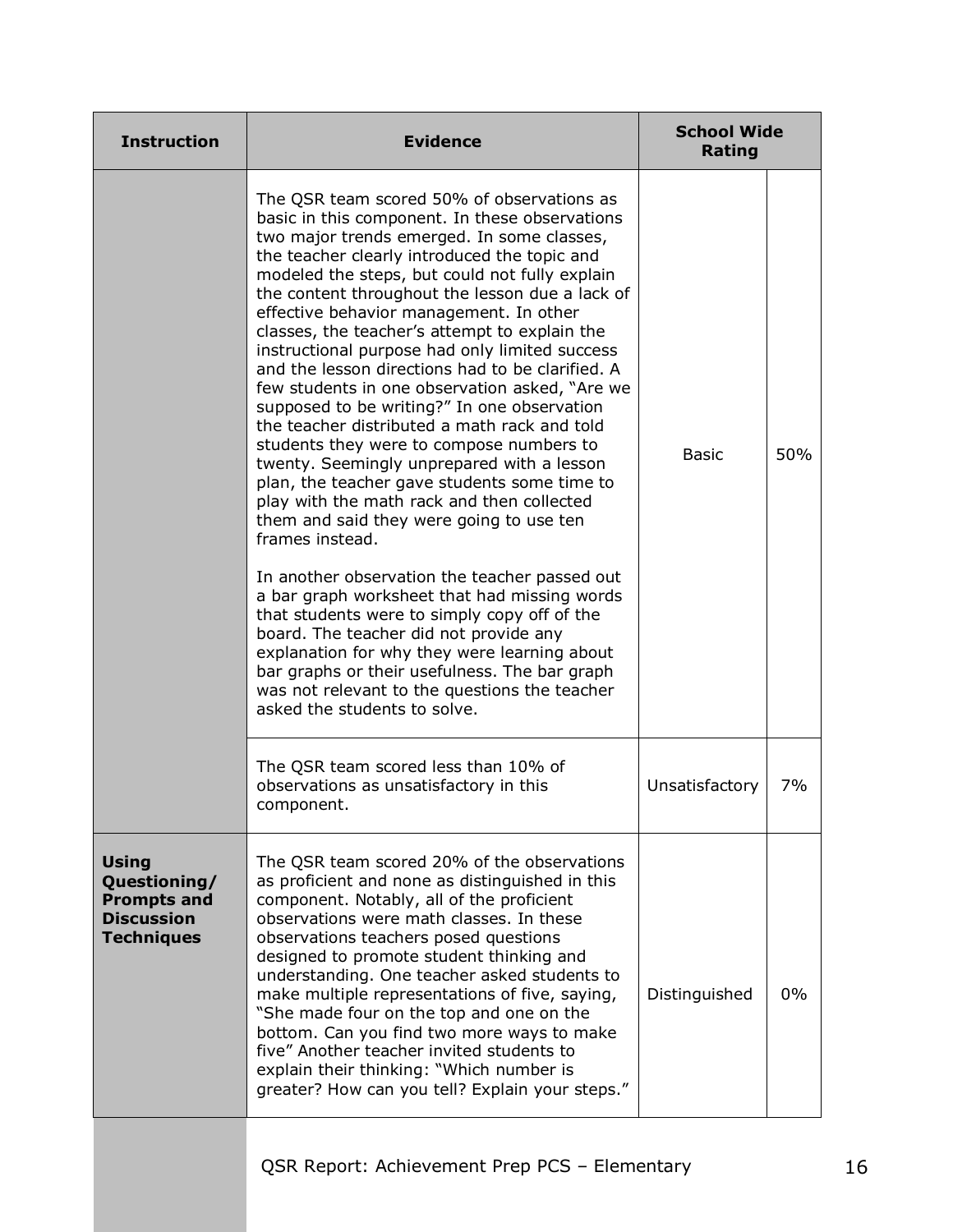| <b>Instruction</b> | <b>Evidence</b>                                                                                                                                                                                                                                                                                                                                                                                                                                                                                                                                                                                                                                                                                                                                                                                                                                                                                                                                                                                                                                                                                                                                                                                                                                                                                                                                                                                                                                                         | <b>School Wide</b><br><b>Rating</b> |     |
|--------------------|-------------------------------------------------------------------------------------------------------------------------------------------------------------------------------------------------------------------------------------------------------------------------------------------------------------------------------------------------------------------------------------------------------------------------------------------------------------------------------------------------------------------------------------------------------------------------------------------------------------------------------------------------------------------------------------------------------------------------------------------------------------------------------------------------------------------------------------------------------------------------------------------------------------------------------------------------------------------------------------------------------------------------------------------------------------------------------------------------------------------------------------------------------------------------------------------------------------------------------------------------------------------------------------------------------------------------------------------------------------------------------------------------------------------------------------------------------------------------|-------------------------------------|-----|
|                    | Another teacher asked, "And why should I put<br>the minus sign? What happened in our story?"<br>The student replied, "We should use the minus<br>sign because four bears went to sleep."<br>Teachers in these observations used equity<br>sticks and cold calls to ensure most students<br>participated, not just those who initially<br>volunteered.                                                                                                                                                                                                                                                                                                                                                                                                                                                                                                                                                                                                                                                                                                                                                                                                                                                                                                                                                                                                                                                                                                                   | Proficient                          | 20% |
|                    | The QSR team scored 67% of observations as<br>basic in this component. Some teachers asked<br>predominantly low-level recall questions such<br>as, "What is the character's name? Where does<br>he live?" When students answered incorrectly,<br>there was often no clear feedback or follow-up.<br>In one such observation a teacher attempted<br>to ask a student to explain his thinking: "Why<br>did you choose this word? Why does this word<br>look like <i>picture</i> to you?" The student could not<br>answer and the teacher moved on in the<br>lesson. In another observation a teacher<br>asked, "What do you notice about the front<br>cover?" A student responded, "I notice" and<br>the teacher moved on to another student<br>without giving the first student enough time to<br>think about her answer. In other observations<br>student behavior interfered with the teacher's<br>ability to listen and respond to student<br>answers. In multiple observations teachers<br>asked thoughtful questions, but immediately<br>had to address unrelated behavior issues while<br>students answered, therefore limiting the<br>potential genuine academic discussion. For<br>example, during a read-aloud, the teacher<br>asked, "Where are the characters? Oh wait,<br>cut. I need everyone criss-cross applesauce<br>hands in their lap." Such interruptions resulted<br>in only one genuine discussion about the book<br>in a twenty-minute read-aloud. | <b>Basic</b>                        | 67% |
|                    | The QSR team scored 13% of observations as<br>unsatisfactory. In these observations there<br>were no opportunities for students to share<br>their thinking or respond directly to one another<br>in genuine academic discussion due to chaos<br>and lack of teacher control in the classroom.                                                                                                                                                                                                                                                                                                                                                                                                                                                                                                                                                                                                                                                                                                                                                                                                                                                                                                                                                                                                                                                                                                                                                                           | Unsatisfactory                      | 13% |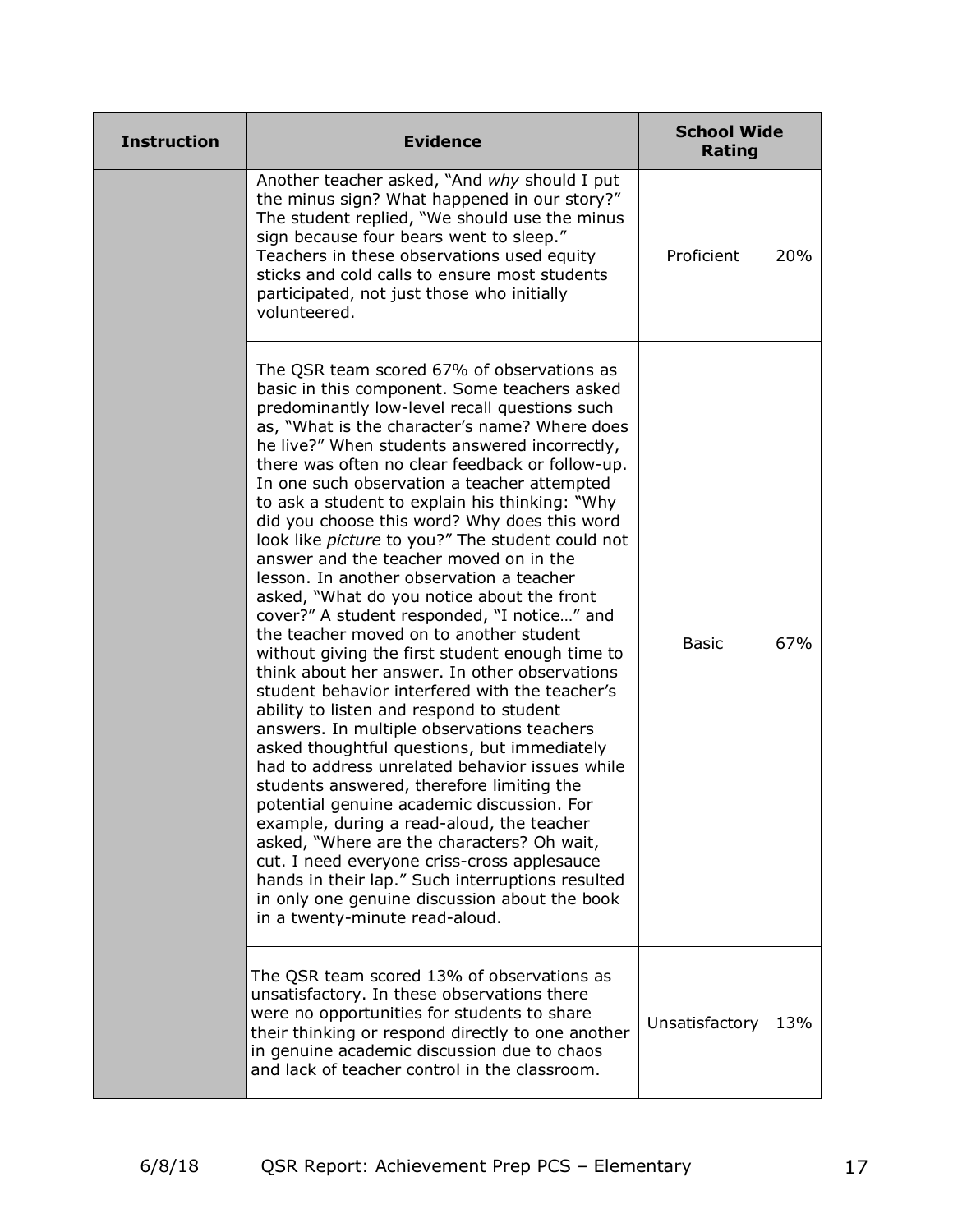| <b>Instruction</b>                                | <b>Evidence</b>                                                                                                                                                                                                                                                                                                                                                                                                                                                                                                                                                                                                                                                                                                                                                                           | <b>School Wide</b><br>Rating |       |
|---------------------------------------------------|-------------------------------------------------------------------------------------------------------------------------------------------------------------------------------------------------------------------------------------------------------------------------------------------------------------------------------------------------------------------------------------------------------------------------------------------------------------------------------------------------------------------------------------------------------------------------------------------------------------------------------------------------------------------------------------------------------------------------------------------------------------------------------------------|------------------------------|-------|
| <b>Engaging</b><br><b>Students in</b><br>Learning | The QSR team scored 40% of the observations<br>as proficient and none as distinguished in this<br>component. In these observations teachers<br>used materials and resources that were<br>appropriate and engaging. Several teachers<br>used rubber bears for addition and subtraction<br>word problems that provided a hands-on visual<br>for students to match key academic vocabulary<br>to addition and subtraction operations. In other<br>observations teachers provided academic                                                                                                                                                                                                                                                                                                    | Distinguished                | $0\%$ |
|                                                   | choice to engage students in learning. In one<br>math lesson students practiced making change<br>in a pretend grocery store. In multiple<br>observations students used graphic organizers<br>to capture their thoughts and organize their<br>writing. In a few observations students had<br>individual white boards which allowed them to<br>share their work with their peers and receive<br>instant feedback. Pacing in these observations<br>was appropriate and effective. The lessons<br>moved quickly enough to keep students<br>engaged but not too quickly as to lose or<br>confuse students. In a few observations the<br>teacher provided time for lesson closure and<br>reflection, in one such observation asking<br>students what they learned about decomposing<br>numbers. | Proficient                   | 40%   |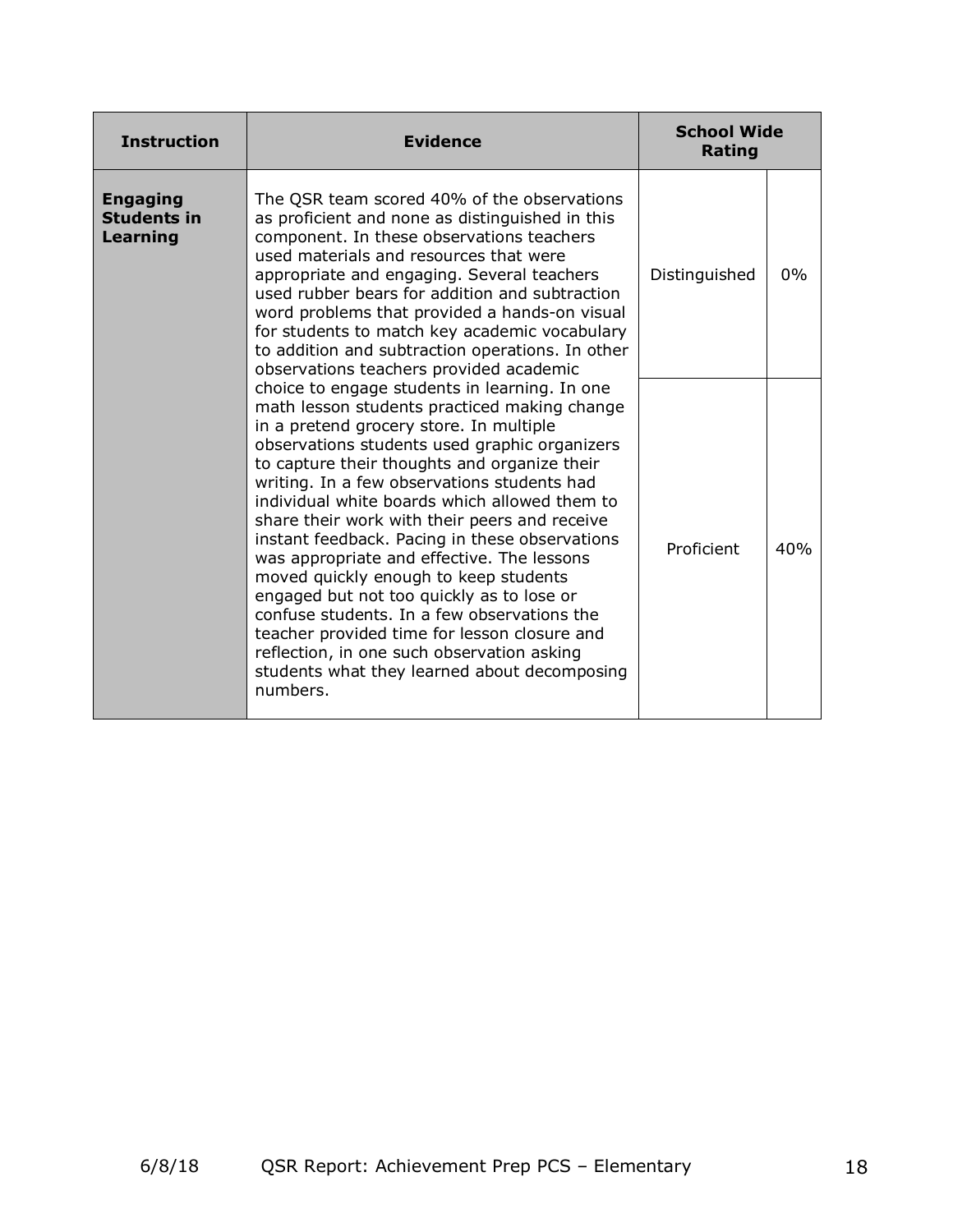| <b>Instruction</b> | <b>Evidence</b>                                                                                                                                                                                                                                                                                                                                                                                                                                                                                                                                                                                                                                                                                                                                                                                                                                                                                                                                                                                                                                                                                                                                                                                              | <b>School Wide</b><br><b>Rating</b> |     |  |
|--------------------|--------------------------------------------------------------------------------------------------------------------------------------------------------------------------------------------------------------------------------------------------------------------------------------------------------------------------------------------------------------------------------------------------------------------------------------------------------------------------------------------------------------------------------------------------------------------------------------------------------------------------------------------------------------------------------------------------------------------------------------------------------------------------------------------------------------------------------------------------------------------------------------------------------------------------------------------------------------------------------------------------------------------------------------------------------------------------------------------------------------------------------------------------------------------------------------------------------------|-------------------------------------|-----|--|
|                    | The QSR team scored 53% of observations as<br>basic in this component. In these observations<br>only some students were intellectually engaged<br>in the activity. In center rotations students<br>who were not working directly with the teacher<br>often began off-task activities such as drawing,<br>putting their heads down on their desks, or<br>engaging in interpersonal conflicts. In some<br>lessons the teacher spent the majority of the<br>lesson fixing student behavior and as a result,<br>students became visibly frustrated or bored.<br>When asked to re-do the correct procedure for<br>lining up multiple times, many students in one<br>observation began sighing loudly to express<br>frustration which sometimes escalated the<br>teacher's response. As a result, a significant<br>amount of learning time was lost.<br>In several observations learning tasks only<br>required minimal student thinking, allowing<br>most students to simply fill-in-the-blanks of a<br>worksheet or sit passively if they chose not to<br>work. In one observation a student at the<br>technology station did not login but rather<br>watched another student's monitor for over ten<br>minutes. | <b>Basic</b>                        | 53% |  |
|                    | The QSR team scored less than 10% of<br>observations as unsatisfactory in this<br>component.                                                                                                                                                                                                                                                                                                                                                                                                                                                                                                                                                                                                                                                                                                                                                                                                                                                                                                                                                                                                                                                                                                                 | Unsatisfactory                      | 7%  |  |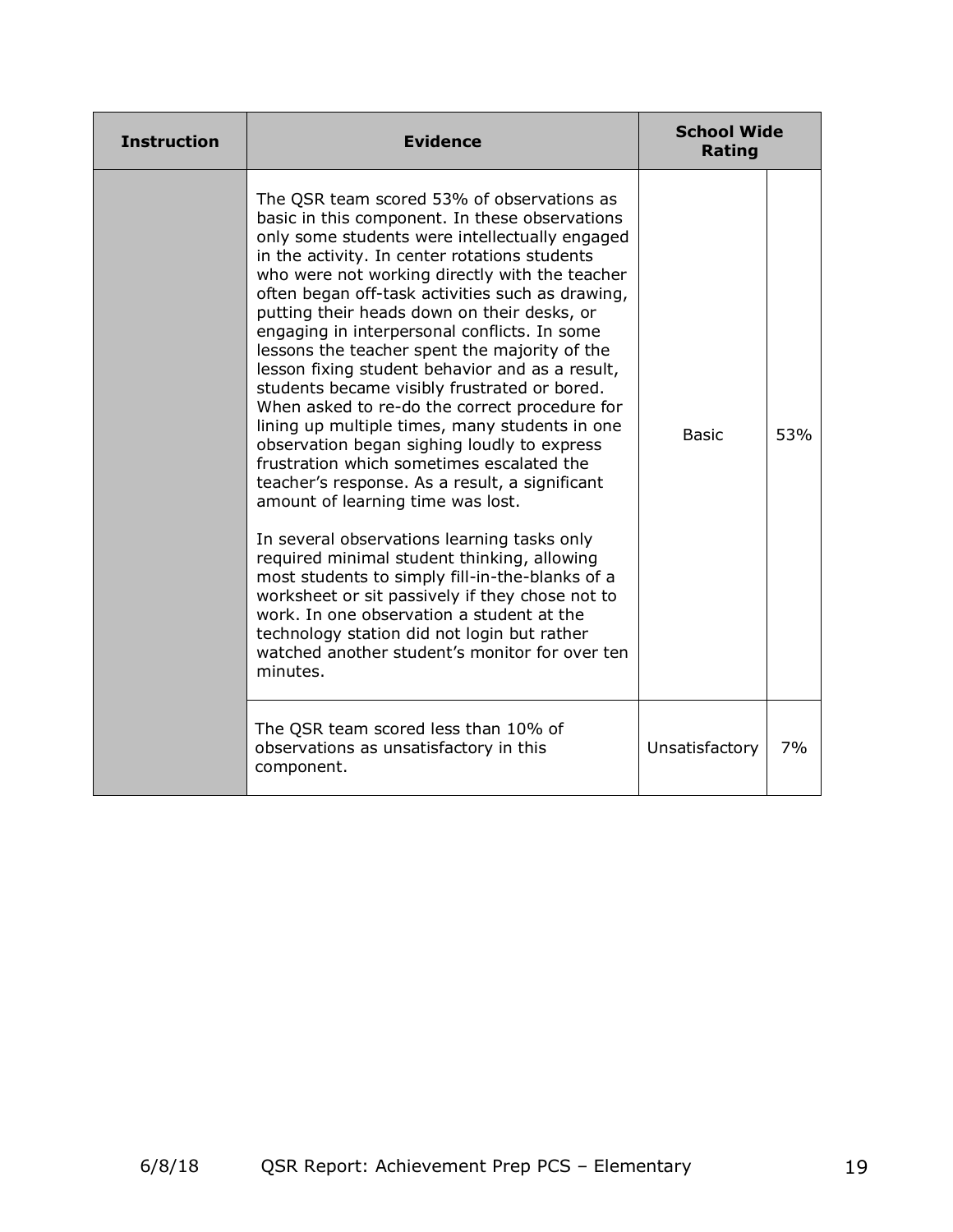| <b>Instruction</b>                                         | <b>Evidence</b>                                                                                                                                                                                                                                                                                                                                                                                                                                                                                                                                                                                                                                                                                                                                                                                                                                                                          | <b>School Wide</b><br>Rating |       |
|------------------------------------------------------------|------------------------------------------------------------------------------------------------------------------------------------------------------------------------------------------------------------------------------------------------------------------------------------------------------------------------------------------------------------------------------------------------------------------------------------------------------------------------------------------------------------------------------------------------------------------------------------------------------------------------------------------------------------------------------------------------------------------------------------------------------------------------------------------------------------------------------------------------------------------------------------------|------------------------------|-------|
| <b>Using</b><br><b>Assessment in</b><br><b>Instruction</b> | The QSR team scored 47% of the observations<br>as proficient and none as distinguished in this<br>component. In these observations teachers<br>circulated the classroom to monitor student<br>work, offer feedback, and answer questions. In<br>some observations teachers adjusted their<br>teaching strategies as a result of student<br>misunderstanding. For example, while<br>assessing the foundation PK skill of counting<br>the words in a sentence, one teacher drew<br>lines between the words to help students once<br>s/he realized students were struggling to meet<br>the objective without the visual aid. In another<br>observation students used a rubric to edit and<br>revise their work. When offering feedback, one<br>teacher asked students to identify the words in<br>the word problem that helped them make<br>decisions about their approach to solving it so | Distinguished                | $0\%$ |
|                                                            | they could improve their reasoning in the<br>future. In another observation a teacher<br>circulated and graded each student's exit<br>ticket, giving those that missed a problem<br>specific feedback on why it was incorrect and<br>how to fix their mistakes.                                                                                                                                                                                                                                                                                                                                                                                                                                                                                                                                                                                                                          | Proficient                   | 47%   |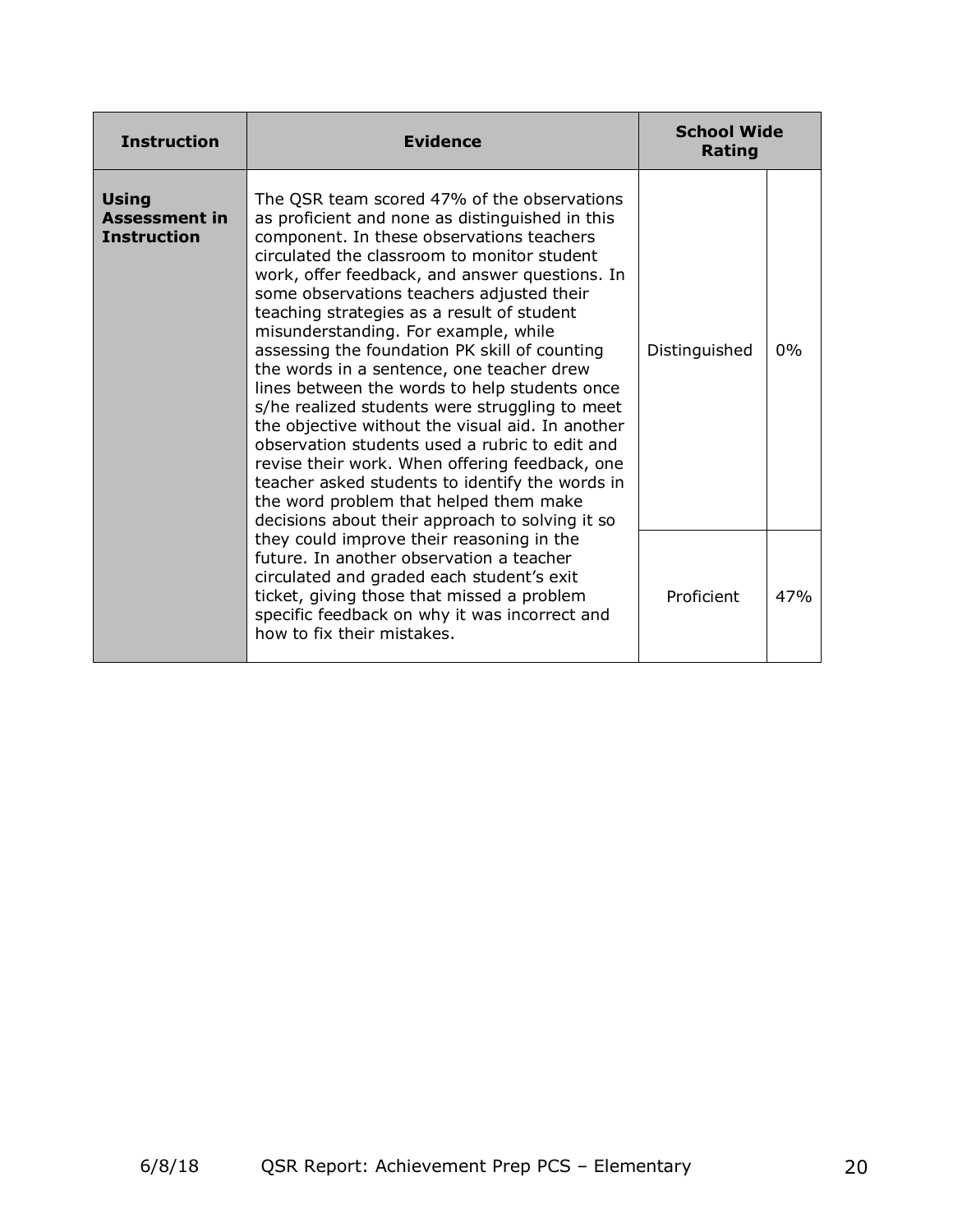| <b>Instruction</b> | <b>Evidence</b>                                                                                                                                                                                                                                                                                                                                                                                                                                                                                                                                                                                                                                                                                                                                                                                                                                                                                                                                                                                                                                                                                                               | <b>School Wide</b><br><b>Rating</b> |     |
|--------------------|-------------------------------------------------------------------------------------------------------------------------------------------------------------------------------------------------------------------------------------------------------------------------------------------------------------------------------------------------------------------------------------------------------------------------------------------------------------------------------------------------------------------------------------------------------------------------------------------------------------------------------------------------------------------------------------------------------------------------------------------------------------------------------------------------------------------------------------------------------------------------------------------------------------------------------------------------------------------------------------------------------------------------------------------------------------------------------------------------------------------------------|-------------------------------------|-----|
|                    | The QSR team scored 40% of observations as<br>basic in this component. In these observations<br>feedback was general and not oriented toward<br>future improvement. One teacher circulated<br>throughout the classroom to check students'<br>written responses to reading. To several<br>students, s/he said, "No, check the text,"<br>indicating that the student's answer was not<br>rooted in textual evidence. However, there was<br>no follow-up or discussion about what textual<br>evidence supported the question or why. Some<br>students looked back in the text but few<br>altered their work product. Other teachers<br>asked for general checks for understanding<br>with phrases such as, "You guys understand<br>that? Yes, alright, good," without confirming<br>that students indeed understood the context.<br>Another teacher said, "If you have the correct<br>number bond, stay sitting in scholar position<br>(hands folded on top of desk). If not, fix it."<br>However, some students did not know why<br>their number bond was inaccurate or how to fix<br>it and simply stayed in scholar position. | <b>Basic</b>                        | 40% |
|                    | The QSR team scored 13% of observations as<br>unsatisfactory in this component. In these<br>observations there were no opportunities for<br>the teacher to determine if the students<br>understood the lesson due to severe behavior<br>distractions that took the teacher's attention<br>for the duration of the class period.                                                                                                                                                                                                                                                                                                                                                                                                                                                                                                                                                                                                                                                                                                                                                                                               | Unsatisfactory                      | 13% |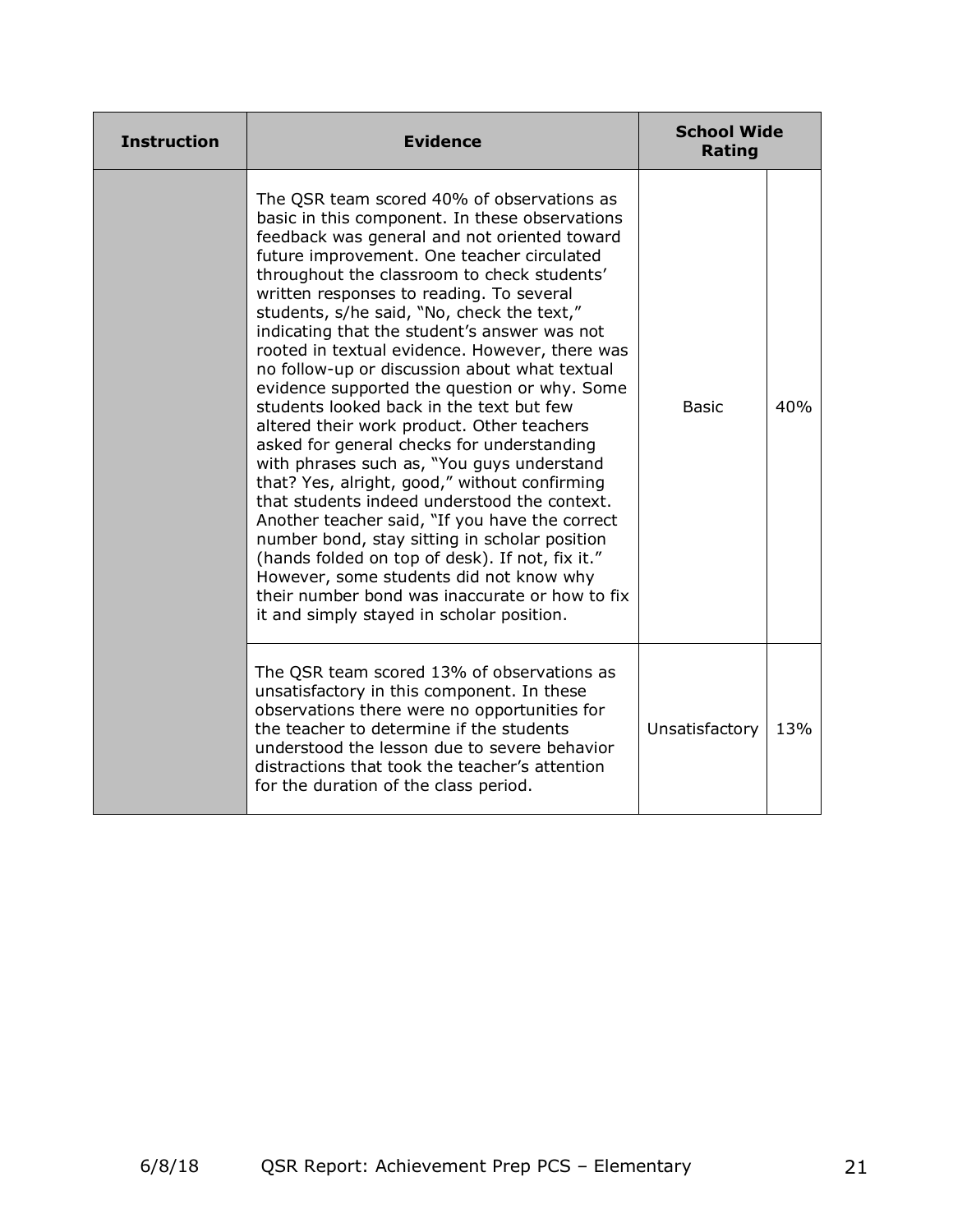# **APPENDIX I: CLASSROOM ENVIRONMENT RUBRIC**

| <b>The Classroom</b><br><b>Environment</b>                                | <b>Unsatisfactory</b>                                                                                                                                                                                                      | <b>Basic</b>                                                                                                                                                                                                                                                                                                                                 | <b>Proficient</b>                                                                                                                                                                                                                                 | <b>Distinguished</b>                                                                                                                                                                                                                                                                                                                 |
|---------------------------------------------------------------------------|----------------------------------------------------------------------------------------------------------------------------------------------------------------------------------------------------------------------------|----------------------------------------------------------------------------------------------------------------------------------------------------------------------------------------------------------------------------------------------------------------------------------------------------------------------------------------------|---------------------------------------------------------------------------------------------------------------------------------------------------------------------------------------------------------------------------------------------------|--------------------------------------------------------------------------------------------------------------------------------------------------------------------------------------------------------------------------------------------------------------------------------------------------------------------------------------|
| <b>Creating an</b><br><b>Environment of</b><br><b>Respect and Rapport</b> | Classroom interactions,<br>both between the teacher<br>and students and among<br>students, are negative or<br>inappropriate and<br>characterized by sarcasm,<br>putdowns, or conflict.                                     | Classroom interactions<br>are generally<br>appropriate and free<br>from conflict but may be<br>characterized by<br>occasional displays of<br>insensitivity.                                                                                                                                                                                  | Classroom interactions<br>reflect general warmth<br>and caring, and are<br>respectful of the cultural<br>and developmental<br>differences among<br>groups of students.                                                                            | Classroom interactions<br>are highly respectful,<br>reflecting genuine<br>warmth and caring<br>toward individuals.<br>Students themselves<br>ensure maintenance of<br>high levels of civility<br>among member of the<br>class.                                                                                                       |
| Establishing a<br><b>Culture for Learning</b>                             | The classroom does not<br>represent a culture for<br>learning and is<br>characterized by low<br>teacher commitment to the<br>subject, low expectations<br>for student achievement,<br>and little student pride in<br>work. | The classroom<br>environment reflects<br>only a minimal culture<br>for learning, with only<br>modest or inconsistent<br>expectations for student<br>achievement, little<br>teacher commitment to<br>the subject, and little<br>student pride in work.<br>Both teacher and<br>students are performing<br>at the minimal level to<br>"get by." | The classroom<br>environment represents<br>a genuine culture for<br>learning, with<br>commitment to the<br>subject on the part of<br>both teacher and<br>students, high<br>expectations for student<br>achievement, and<br>student pride in work. | Students assumes<br>much of the<br>responsibility for<br>establishing a culture<br>for learning in the<br>classroom by taking<br>pride in their work,<br>initiating improvements<br>to their products, and<br>holding the work to the<br>highest standard.<br>Teacher demonstrates<br>as passionate<br>commitment to the<br>subject. |
| <b>Managing Classroom</b><br><b>Procedures</b>                            | Classroom routines and<br>procedures are either<br>nonexistent or inefficient,<br>resulting in the loss of<br>much instruction time.                                                                                       | Classroom routines and<br>procedures have been<br>established but function<br>unevenly or<br>inconsistently, with<br>some loss of instruction<br>time.                                                                                                                                                                                       | Classroom routines and<br>procedures have been<br>established and function<br>smoothly for the most<br>part, with little loss of<br>instruction time.                                                                                             | Classroom routines and<br>procedures are<br>seamless in their<br>operation, and students<br>assume considerable<br>responsibility for their<br>smooth functioning.                                                                                                                                                                   |
| <b>Managing Student</b><br><b>Behavior</b>                                | Student behavior is poor,<br>with no clear expectations,<br>no monitoring of student<br>behavior, and<br>inappropriate response to<br>student misbehavior.                                                                 | Teacher makes an effort<br>to establish standards of<br>conduct for students,<br>monitor student<br>behavior, and respond to<br>student misbehavior, but<br>these efforts are not<br>always successful.                                                                                                                                      | Teacher is aware of<br>student behavior, has<br>established clear<br>standards of conduct.<br>and responds to student<br>misbehavior in ways that<br>are appropriate and<br>respectful of the<br>students.                                        | Student behavior is<br>entirely appropriate,<br>with evidence of<br>student participation in<br>setting expectations<br>and monitoring<br>behavior. Teacher's<br>monitoring of student<br>behavior is subtle and<br>preventive, and<br>teachers' response to<br>student misbehavior is<br>sensitive to individual<br>student needs.  |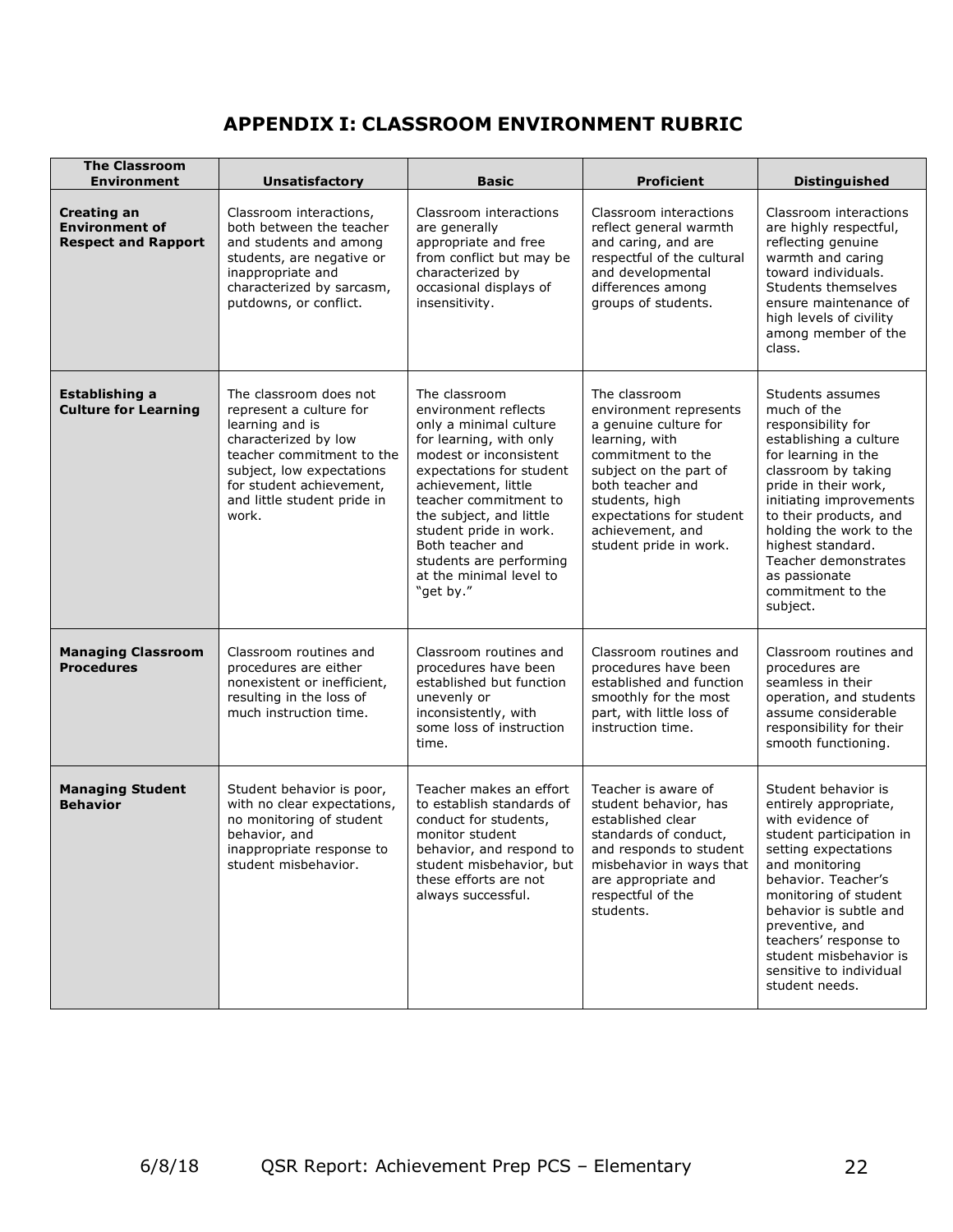# **APPENDIX II: INSTRUCTION RUBRIC**

| <b>Instruction</b>                                              | <b>Unsatisfactory</b>                                                                                                                                                                                                                                                                                                             | <b>Basic</b>                                                                                                                                                                                                                                                                                                                                                                                                                         | <b>Proficient</b>                                                                                                                                                                                                                                                                                                                                                                                                                                                                   | <b>Distinguished</b>                                                                                                                                                                                                                                                                                                                                                                                                                                                                                                                                                                                                                              |  |
|-----------------------------------------------------------------|-----------------------------------------------------------------------------------------------------------------------------------------------------------------------------------------------------------------------------------------------------------------------------------------------------------------------------------|--------------------------------------------------------------------------------------------------------------------------------------------------------------------------------------------------------------------------------------------------------------------------------------------------------------------------------------------------------------------------------------------------------------------------------------|-------------------------------------------------------------------------------------------------------------------------------------------------------------------------------------------------------------------------------------------------------------------------------------------------------------------------------------------------------------------------------------------------------------------------------------------------------------------------------------|---------------------------------------------------------------------------------------------------------------------------------------------------------------------------------------------------------------------------------------------------------------------------------------------------------------------------------------------------------------------------------------------------------------------------------------------------------------------------------------------------------------------------------------------------------------------------------------------------------------------------------------------------|--|
| Communicating<br>with Students                                  | Teacher's oral and<br>written communication<br>contains errors or is<br>unclear or inappropriate<br>to students. Teacher's<br>purpose in a lesson or<br>unit is unclear to<br>students. Teacher's<br>explanation of the<br>content is unclear or<br>confusing or uses<br>inappropriate language.                                  | Teacher's oral and<br>written communication<br>contains no errors, but<br>may not be completely<br>appropriate or may<br>require further<br>explanations to avoid<br>confusion. Teacher<br>attempts to explain the<br>instructional purpose,<br>with limited success.<br>Teacher's explanation of<br>the content is uneven;<br>some is done skillfully,<br>but other portions are<br>difficult to follow.                            | Teacher communicates<br>clearly and accurately to<br>students both orally and<br>in writing. Teacher's<br>purpose for the lesson or<br>unit is clear, including<br>where it is situation<br>within broader learning.<br>Teacher's explanation of<br>content is appropriate<br>and connects with<br>students' knowledge and<br>experience.                                                                                                                                           | Teacher's oral and written<br>communication is clear and<br>expressive, anticipating<br>possible student<br>misconceptions. Makes the<br>purpose of the lesson or unit<br>clear, including where it is<br>situated within broader<br>learning, linking purpose to<br>student interests. Explanation<br>of content is imaginative, and<br>connects with students'<br>knowledge and experience.<br>Students contribute to<br>explaining concepts to their<br>peers.                                                                                                                                                                                 |  |
| <b>Using Questioning</b><br>and Discussion<br><b>Techniques</b> | Teacher makes poor<br>use of questioning and<br>discussion techniques,<br>with low-level<br>questions, limited<br>student participation,<br>and little true<br>discussion.                                                                                                                                                        | Teacher's use of<br>questioning and<br>discussion techniques is<br>uneven with some high-<br>level question; attempts<br>at true discussion;<br>moderate student<br>participation.                                                                                                                                                                                                                                                   | Teacher's use of<br>questioning and<br>discussion techniques<br>reflects high-level<br>questions, true<br>discussion, and full<br>participation by all<br>students.                                                                                                                                                                                                                                                                                                                 | Students formulate may of the<br>high-level questions and<br>assume responsibility for the<br>participation of all students in<br>the discussion.                                                                                                                                                                                                                                                                                                                                                                                                                                                                                                 |  |
| <b>Engaging Students</b><br>in Learning                         | Students are not at all<br>intellectually engaged<br>in significant learning,<br>as a result of<br>inappropriate activities<br>or materials, poor<br>representations of<br>content, or lack of<br>lesson structure.                                                                                                               | Students are<br>intellectually engaged<br>only partially, resulting<br>from activities or<br>materials or uneven<br>quality, inconsistent<br>representation of<br>content or uneven<br>structure of pacing.                                                                                                                                                                                                                          | Students are intellectually<br>engaged throughout the<br>lesson, with appropriate<br>activities and materials,<br>instructive<br>representations of<br>content, and suitable<br>structure and pacing of<br>the lesson.                                                                                                                                                                                                                                                              | Students are highly engaged<br>throughout the lesson and<br>make material contribution to<br>the representation of content,<br>the activities, and the<br>materials. The structure and<br>pacing of the lesson allow for<br>student reflection and closure.                                                                                                                                                                                                                                                                                                                                                                                       |  |
| <b>Using Assessment</b><br>in Instruction                       | Students are unaware<br>of criteria and<br>performance standards<br>by which their work will<br>be evaluated, and do<br>not engage in self-<br>assessment or<br>monitoring. Teacher<br>does not monitor<br>student learning in the<br>curriculum, and<br>feedback to students is<br>of poor quality and in<br>an untimely manner. | Students know some of<br>the criteria and<br>performance standards<br>by which their work will<br>be evaluated, and<br>occasionally assess the<br>quality of their own work<br>against the assessment<br>criteria and performance<br>standards. Teacher<br>monitors the progress of<br>the class as a whole but<br>elicits no diagnostic<br>information; feedback to<br>students is uneven and<br>inconsistent in its<br>timeliness. | Students are fully aware<br>of the criteria and<br>performance standards by<br>which their work will be<br>evaluated, and frequently<br>assess and monitor the<br>quality of their own work<br>against the assessment<br>criteria and performance<br>standards. Teacher<br>monitors the progress of<br>groups of students in the<br>curriculum, making<br>limited use of diagnostic<br>prompts to elicit<br>information; feedback is<br>timely, consistent, and of<br>high quality. | Students are fully aware of<br>the criteria and standards by<br>which their work will be<br>evaluated, have contributed to<br>the development of the<br>criteria, frequently assess and<br>monitor the quality of their<br>own work against the<br>assessment criteria and<br>performance standards, and<br>make active use of that<br>information in their learning.<br>Teacher actively and<br>systematically elicits<br>diagnostic information from<br>individual students regarding<br>understanding and monitors<br>progress of individual<br>students; feedback is timely,<br>high quality, and students use<br>feedback in their learning. |  |